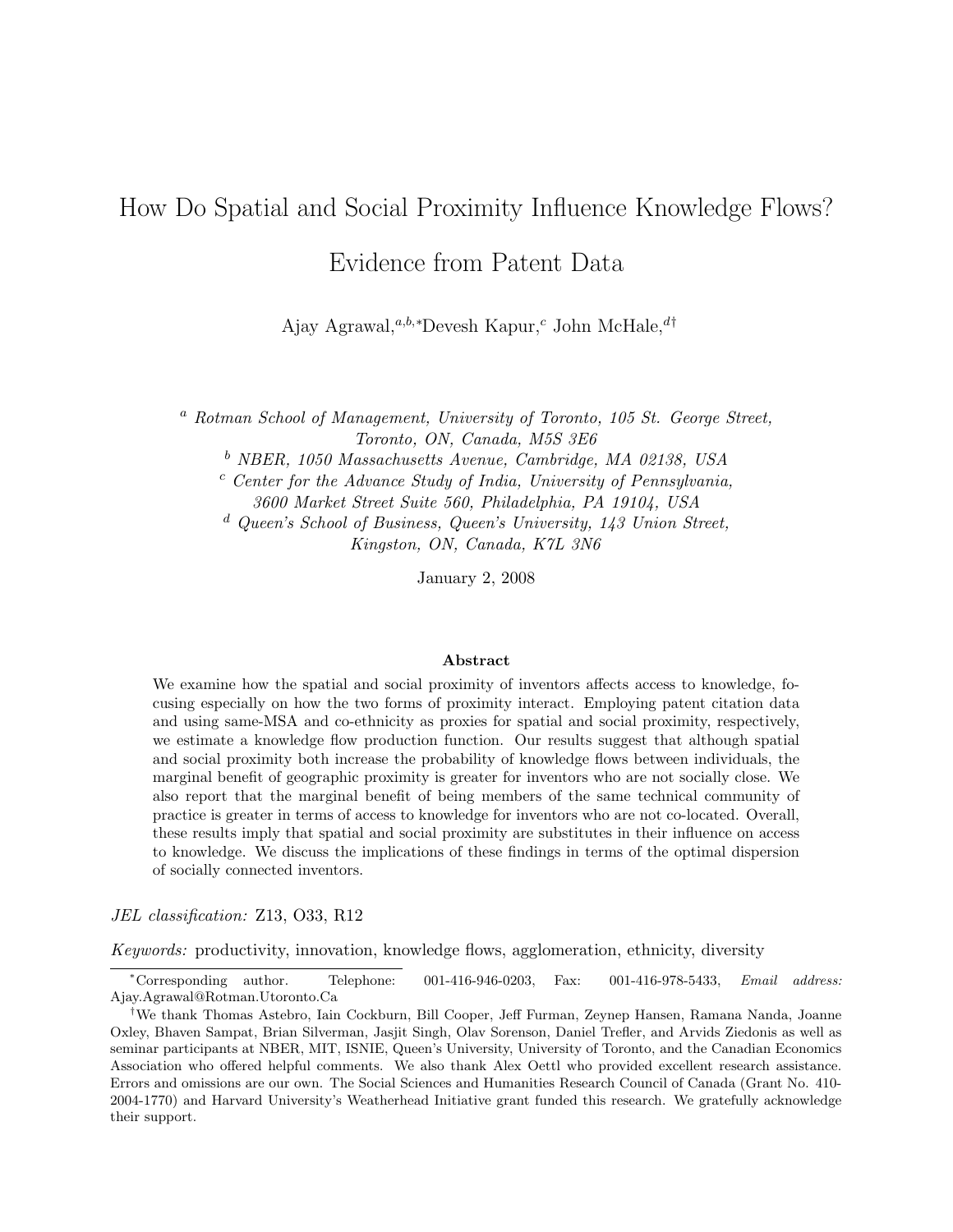## 1 Introduction

Paul Romer's widely cited endogenous growth theory casts knowledge rather than physical assets in a central role for producing economic growth (Romer (1990)). However, Romer's model is predicated on the notion that "anyone engaged in research has free access to the entire stock of knowledge." In reality, access to new knowledge is highly imperfect (Griliches (1957)). For example, prior empirical research has shown that, contrary to the notion of "free access," knowledge is more likely to flow between individuals who are located more closely together (Jaffe et al. (1993); Zucker et al. (1998)). Yet geographic distance is just one of many forms of distance that can impede the transfer of knowledge. Conversely, one can find ways to be "near" sources of knowledge while being physically separated. For example, social or professional networks may lower the cost of accessing knowledge between members (Sorenson et al. (2006)). Thus, to fully understand economic growth, we must consider not only the factors that influence the production of knowledge but also those that influence access to knowledge.

In this paper, we study knowledge access by examining whether spatial and social proximity are complements or substitutes in terms of enhancing knowledge flows between individuals. The social capital literature highlights both possibilities. Membership in multiple overlapping networks (one defined by spatial proximity and another defined by social proximity, for example) helps reinforce the deep bonds of trust that facilitate exchange of tacit knowledge (Coleman (1988)); yet an influential literature also stresses the importance of "structural holes" between networks and "weak ties" across networks in accessing non-redundant knowledge (Burt (1992); Granovetter (1973)).

Prior research has shown that spatial proximity enhances access to knowledge between inventors (Jaffe et al. (1993); Thompson and Fox-Kean (2005). A common explanation for this finding is that latent knowledge is more accessible by those who are located in the same geographic region as the inventor.<sup>1</sup> The inventor may be more willing to share knowledge with co-located individuals because they trust them more and/or because they perceive a greater likelihood of reciprocation. Similarly, social proximity through membership in a social network (e.g., ethnic, professional) may also enhance trust and the chance of reciprocation. For example, co-ethnic networks, such as

<sup>&</sup>lt;sup>1</sup> "Latent knowledge" is known by the inventor, is useful for the application or further development of the inventor's invention, but is not codified in patents or publications (Agrawal (2006)). The knowledge is not codified because either incentives to publish this knowledge are missing (e.g., knowledge embodied in failed experiments) or the knowledge is tacit such that it is particularly costly to codify.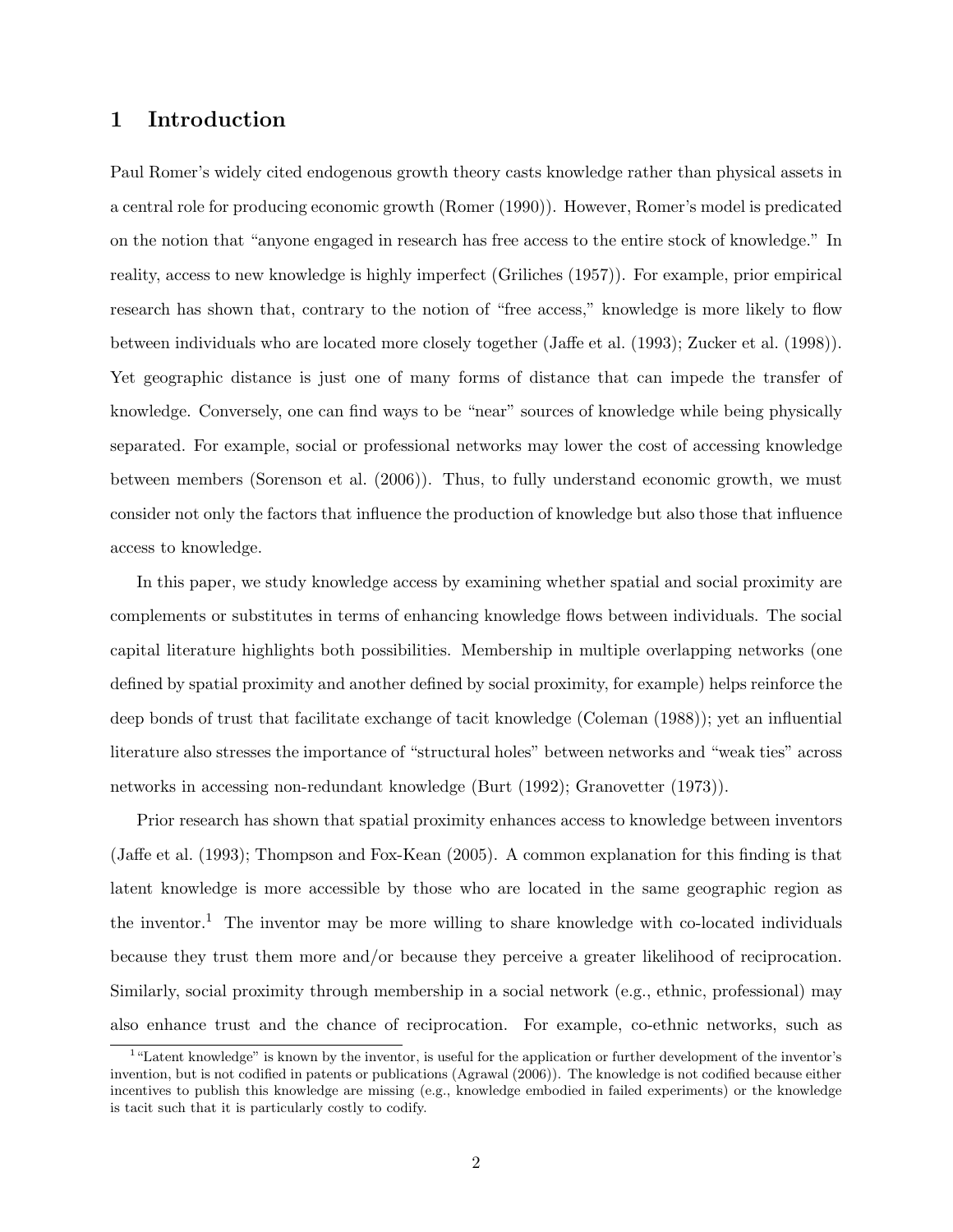Indians in the U.S., are often characterized as rich in social capital (Kalnins and Chung (2006); Saxenian (1999)), lowering the cost of establishing trust between members. Even if members of a community do not know each other directly, they are more likely to be indirectly connected by knowing someone in common. In her study of Indian and Chinese engineers and entrepreneurs in Silicon Valley, Saxenian emphasizes the role of trust and reciprocity in ethnic communities that facilitate the sharing of knowledge and other resources among members, noting that: "The initial social connections often have a basis in shared educational experiences, technical backgrounds, language, culture, and history" (p. 37). Conceptually, we remain agnostic in this paper to the actual knowledge-sharing mechanisms facilitated through social proximity. In other words, we do not differentiate between knowledge sharing based on direct relationships (e.g., family, former work colleagues or school mates), indirect relationships (e.g., graduates of the same university but not the same cohort, common friends), reputation (e.g., status of particular universities or firms in the home country), or cultural cues (e.g., inferences based on knowledge about caste or culture-specific personality characteristics).<sup>2</sup>

How might we consider the influence of spatial and social proximity on knowledge flows simultaneously? One way is to construct and estimate a simple Knowledge Flow Production Function (KFPF). The intuition is that the likelihood of a knowledge flow between a given pair of inventors depends on the structure of relationships between those inventors - spatial, social, professional, etc. Furthermore, we pay particular attention to how different types of relationships interact.

We construct a KFPF in which only two factors mediate the probability of a knowledge flow between individuals, one spatial and one social. Specifically, we focus on whether individuals are colocated (in the same city) and/or are co-ethnic (of the same ethnic background). We then estimate this function using patent citation data and employing a matched sample method developed by Jaffe et al. (1993) and refined by Thompson and Fox-Kean (2005) to control for the underlying distribution of field-specific technological activity across geographic and ethnic space.

We find that both spatial and social proximity mediate knowledge flows. Co-location and coethnicity increase the probability of a knowledge flow between inventors; co-location increases the probability of a knowledge flow by 24% (assuming non-co-ethnic inventors) and co-ethnicity increases

<sup>&</sup>lt;sup>2</sup>Although we allow for social proximity to affect knowledge flows through any mechanism in this paper, in the conclusion section we return to this topic and highlight the need to understand the specific mechanisms actually used to access knowledge in an ethnic community in order to draw general conclusions.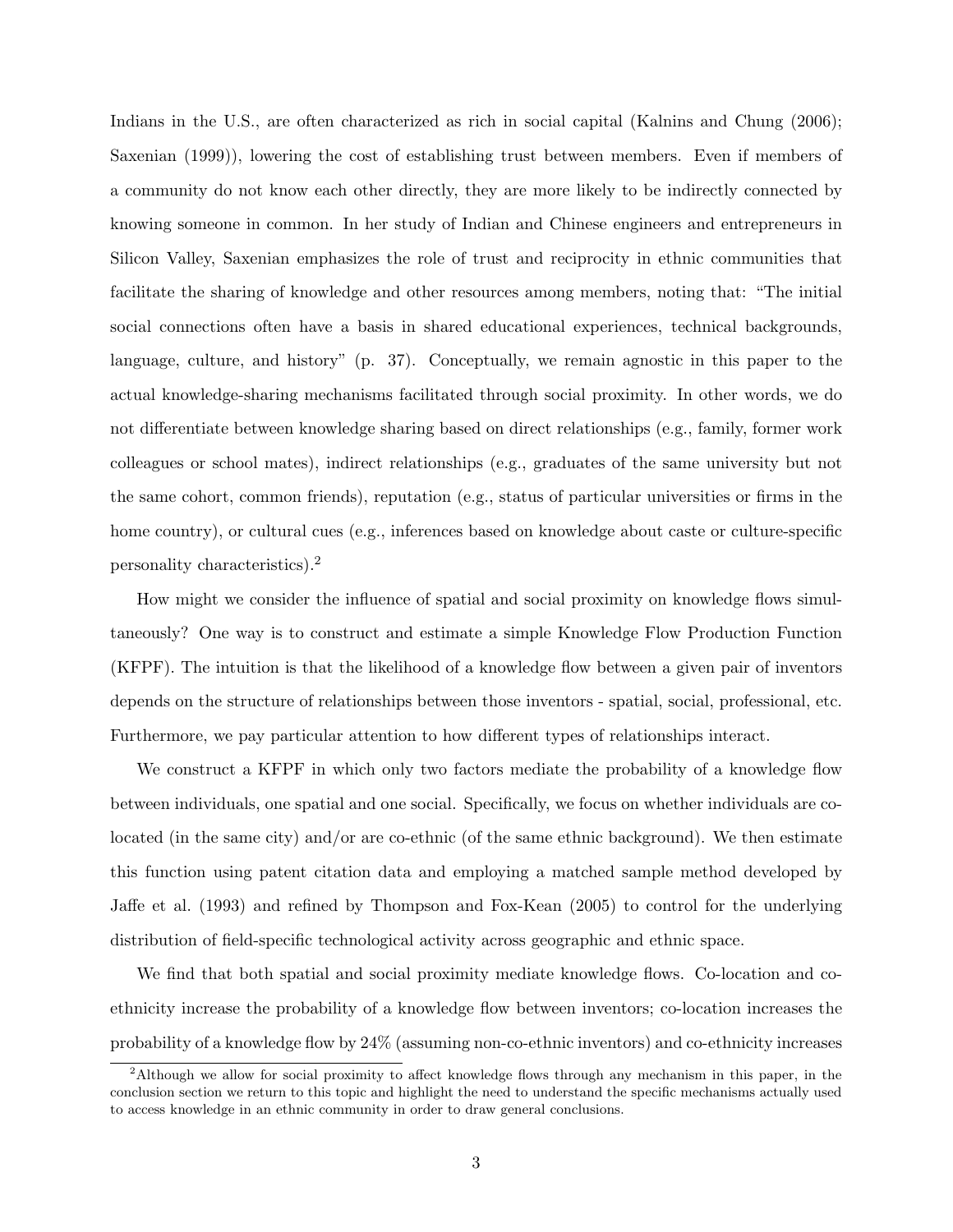the probability by 14% (assuming non-co-located inventors). Furthermore, we find that co-location and co-ethnicity are substitutes rather than complements in the way their interaction influences knowledge flows; for example, co-location increases the probability of a knowledge flow by 24% for non-co-ethnic inventors but only by 2% for co-ethnic inventors. In other words, the marginal benefit of co-location is approximately 12 times larger for individuals who are not co-ethnic. Thus, in terms of facilitating access to knowledge, co-location appears to offer much greater benefits to individuals who are not otherwise socially connected.<sup>3</sup>

We also find that co-location increases knowledge flows to a greater extent between inventors working in different fields as compared to those working in the same field. Specifically, for inventors working in different fields, co-location increases the probability of a citation by approximately 30% compared to an increase of only 20% for inventors working in the same field. This result once again implies that social proximity, this time manifested through membership in a community of practice, substitutes for rather than complements spatial proximity with respect to the effect on knowledge flows.

Finally, we replace our binary measure of spatial proximity, co-location, with a continuous measure of distance measured in thousands of miles. Consistent with our prior findings, our results indicate that knowledge flows between inventors diminishes with distance. A 1000-mile increase in distance results in an approximately 2% reduction in the probability of a knowledge flow. Furthermore, the marginal impact of co-ethnicity increases with distance between inventors. While the marginal effect of co-ethnicity between inventors that are 1000 miles apart is to increase the likelihood of a knowledge flow by only 5%, the effect between inventors that are 3000 miles apart is more than double that (13%).

Our paper builds on recent work that has also stressed the role that ethnic networks play in facilitating knowledge exchange and other valuable economic interactions (Rauch  $(2001)$ ).<sup>4</sup> In par-

<sup>&</sup>lt;sup>3</sup>We focus on co-ethnicity as one particular grouping for which membership raises the likelihood of sharing social capital. Of course, many such possible groupings exist. The social capital literature provides a useful framework for understanding knowledge-sharing networks more generally. This research has been impressively multidisciplinary, with important contributions by sociologists (Granovetter (1973); Coleman (1988); Burt (1992)), political scientists (Putnam (2002)), and economists (Knack and Keefer (1997); Glaeser et al. (2002)).

<sup>&</sup>lt;sup>4</sup>A related literature focuses on the costs and benefits of ethnic diversity. Alesina and Ferrara (2005) provide a useful survey of how ethnic diversity affects economic performance. A major focus of this literature is on the damage done by ethnic conflict in heterogeneous societies (Easterly and Levine (1997)). At a more micro level, Borjas (1995) shows that ethnicity-based segregation at the level of neighborhoods slows down intergenerational wage convergence. But Alesina and La Ferrara point out that some diverse societies are highly effective; work is continuing on the factors that make diversity an asset. Working in the tradition of Jacobs (1961), Ottaviano and Peri (2004) provide evidence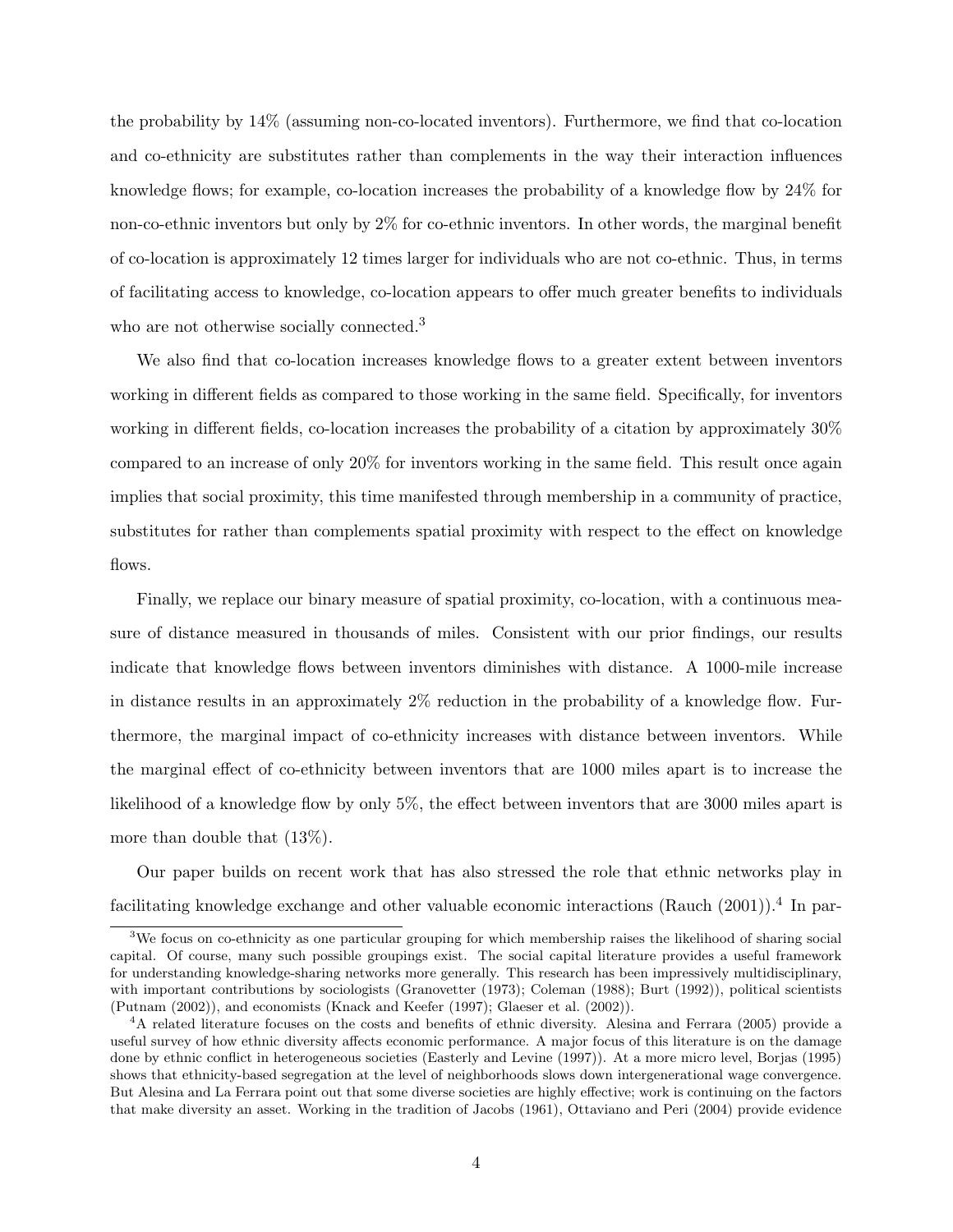ticular, Kerr (2005) reports results indicating that ethnic scientific communities play an important role in international technology diffusion. His findings suggest that a larger ethnic research community in the US improves technology diffusion to less advanced countries of the same ethnicity. In addition, Kalnins and Chung (2006) provide evidence from the U.S. lodging industry that Gujarati immigrant entrepreneurs benefit from their ethnic group's social capital when already-successful members are co-located and in the same industry. Furthermore, these papers also suggest that their findings may extend beyond ethnicity to other social groupings.

Our paper proceeds as follows. In Section 2 we describe the U.S. resident Indian diaspora, the socially connected network that is the basis of our empirical study. In Section 3 we define the KFPF and describe the methodology and data we employ for estimating the function's parameters. In Section 4 we present empirical results, and Section 5 discusses the welfare implications of our findings.

## 2 The U.S. Resident Indian Diaspora

The U.S. resident Indian diaspora is particularly suitable for the purposes of our study because, on average, the members: 1) are reasonably identifiable (by last name), 2) are highly active in technological innovation (we use patent citations to measure knowledge flows), 3) identify strongly with their ethnicity (we use co-ethnicity as a proxy for social proximity), and 4) are active across a broad range of geographies (many co-located and non-co-located observations in the sample).

Members of the U.S. resident Indian diaspora are highly active in technological innovation, which is evident by their employment and patenting output. They are disproportionately concentrated in engineering  $(7\%)$  and mathematical/computing professions  $(16\%)$ . As a comparison, roughly 1% of the native-born population works in each of these professions.<sup>5,6</sup> In addition, not only is the share of the Indian-American population working in technology significant, its role in the U.S. innovation system has increased over time  $(Table 1)$ .<sup>7</sup> The share of total USPTO-issued patents that have at

of positive effects of diversity on the performance of U.S. cities.

<sup>5</sup>Source: U.S. Census Bureau and authors' calculations.

<sup>&</sup>lt;sup>6</sup>In related work, Levin and Stephan (1999) and Stephan and Levin (2001) report that foreign-born and foreigneducated scientists and engineers (not necessarily from India) contribute disproportionately in terms of "exceptional contributions to US science" relative to what would be expected given their underlying distribution in the scientific labor force in the U.S.

<sup>&</sup>lt;sup>7</sup>We describe our method for identifying Indian inventors in detail in the data section. Here we are measuring all inventors with Indian last names.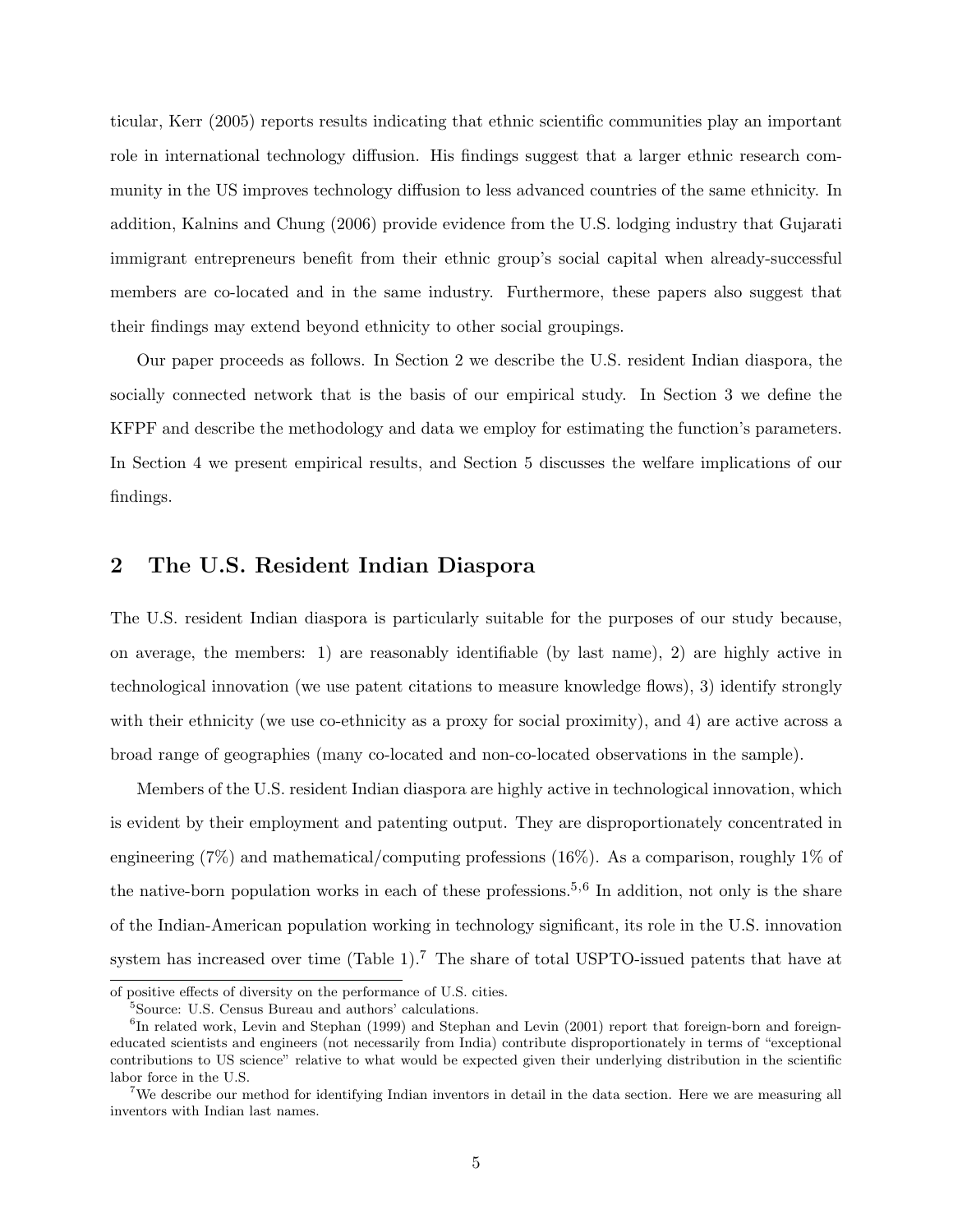least one Indian-named inventor has been rising steadily, approximately in line with the expanding Indian-born population.

Members of the U.S. resident Indian diaspora identify strongly with their ethnicity, perhaps partly because many are of a recent vintage. Of the 2001 Indian-American population residing in the U.S., those born in the U.S. were fewer than those born in India (0.7 million versus one million).<sup>8</sup> Furthermore, more than one third of the Indian-born came after 1996 and more than half after 1990.<sup>9</sup> Survey evidence underlines the strong ethnic identification: 53% visit India at least once every two years, 97% watch Indian TV channels several times a week, 94% view Indian Internet sites several times a week, 92% read an Indian newspaper or magazine several times a week, and 90% have an Indian meal several times a week.<sup>10</sup>

The Indian diaspora is active across multiple geographic areas. Table 2 provides a snapshot of the Metropolitan Statistical Area (MSA) locations of patenting activity by U.S.- and Canadaresident Indian inventors. The table also shows the total level of patenting activity in each location and finally the share of patenting activity by Indian inventors in each MSA. For example, the San Francisco MSA received the largest number of patents by Indian inventors (and by all inventors). Indian inventors also received a relatively high share (11%) of the overall patents issued in that MSA.

These data illustrate that although inventive activity by the diaspora is geographically dispersed, it is not uniformly distributed (relative to the underlying distribution of overall patenting activity) but rather somewhat concentrated in particular cities such as San Francisco, New York, Chicago, and Austin. The Herfindahl index of concentration, calculated as  $\sum_{i=1}^{N} (S_i^L)^2$ , where  $S_i^L$  is the percentage share of patents issued in MSA i and N is the total number of MSAs, has a value of 667 for "Indian Patents" and 385 for "All Patents."

Finally, as we will discuss in the methodology section below, our identification strategy will need to address technological concentration by ethnicity. We offer descriptive data on this issue

<sup>8</sup>Source: U.S. Census Bureau, Current Population Survey, March Supplement, various years.

 $9$ The Indian-born population in the U.S. numbered only 12,296 in the 1960 census. The population has grown dramatically in the last four decades, reaching 51,000 in 1970, 206,087 in 1980, 450,406 in 1990, and 1,022,552 in 2000. H-1B visas provided a major route of legal access to the U.S. labor market in the 1990s for highly skilled individuals with job offers. Highly skilled Indians, especially those working in the computer industry, have been by far the largest beneficiaries of the H-1B visas. In fiscal year 2001, Indian-born individuals received almost half of all H-1Bs issued, 58% of which were in computer-related fields.

 $10$ Kapur (2004).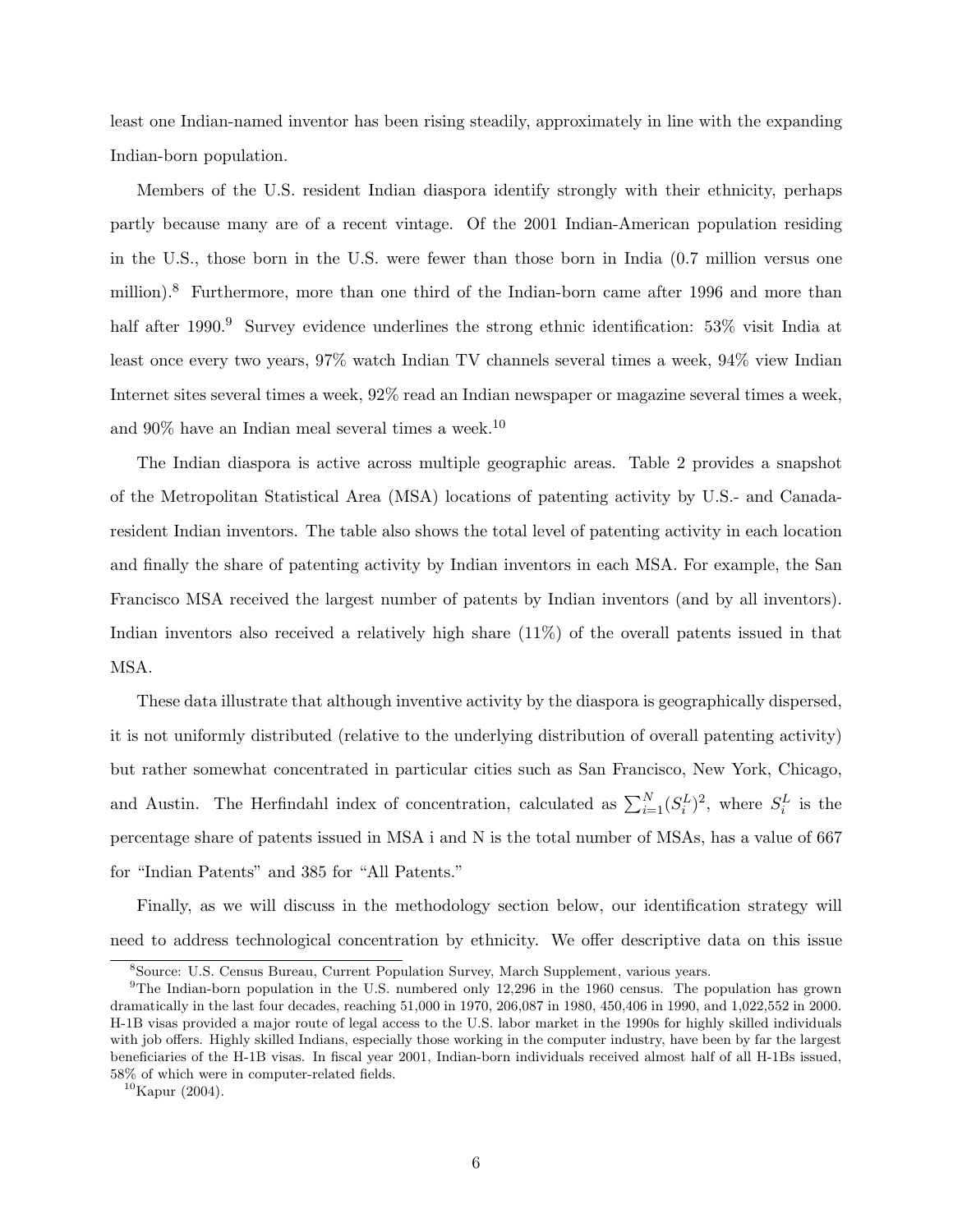here. Table 3 shows the number of patents issued in each two-digit National Bureau of Economic Research (NBER) technology subcategory where at least one of the inventors is Indian.<sup>11</sup> The table also shows the total number of patents issued in each technology class and the share of patents where at least one of the inventors is Indian. Not surprisingly, computer hardware and software have the largest number of patents issued to Indians, who also have a relatively high share of the total number of patents issued in this class.

However, the table also shows that the impact of Indian inventors goes well beyond computers. Indeed, the highest Indian share is for organic compounds. Even so, Indian inventors are more technologically concentrated than overall inventors although the difference in concentration is less pronounced than for geographic concentration. The value of the Herfindahl index for technological concentration, for example, is 677 for patents with "One or More Indian Inventor" compared with 422 for "All Patents."

### 3 Estimating the Knowledge Flow Production Function

#### 3.1 Definition of the KFPF

The KFPF measures the probability of a non-redundant knowledge flow to any inventor,  $i$ , from any other inventor, j (where  $j \neq i$ ), based on well-defined structural relationships between the inventor pair (e.g., co-located, co-ethnic, co-specialist, etc.). We focus on the case where the existence of a given relationship is an all-or-nothing phenomenon (and thus can be measured by a dummy variable) but allow for a completely unrestricted set of interactions between the various types of relationships. We assume, however, that total knowledge flow from  $i$  to  $i$  is independent of both  $i$ 's and j's relationships to other inventors and so abstract from issues of indirect access to knowledge through a network.<sup>12</sup>

Letting R represent the total number of relationship types (e.g., co-located, co-member),  $K_{ij}$ , the probability of a knowledge flow from  $j$  to  $i$  is given by the general KFPF:

$$
K_{ij} = \beta_0 + \sum_{s=1}^{S} \beta_s D_s \tag{1}
$$

<sup>&</sup>lt;sup>11</sup>The three-digit patent classifications provided by the USPTO are mapped to 36 two-digit "subcategory codes" in Jaffe et al. (2002), pp. 452-454.

 $12$ See, for example, Burt (1992).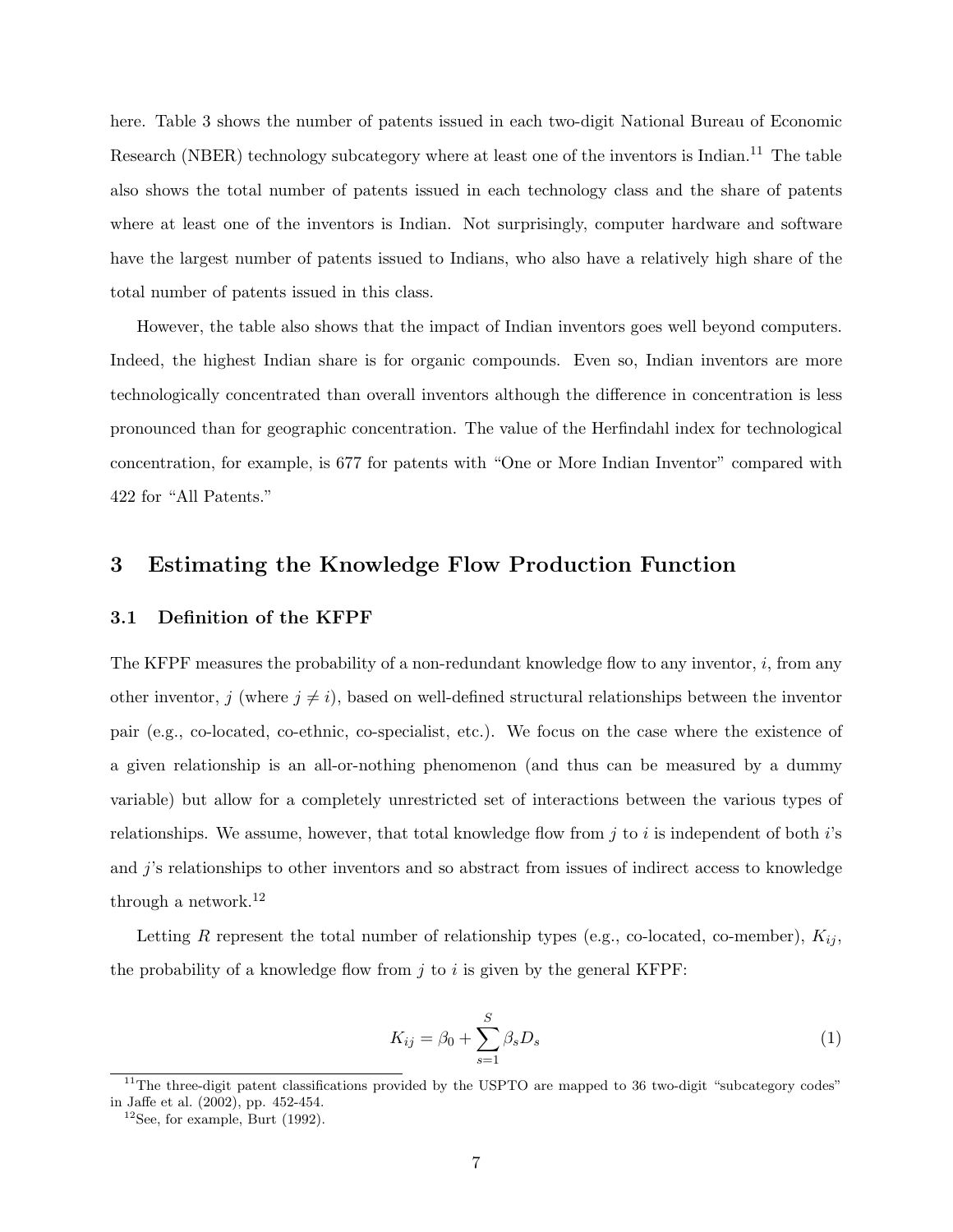The intercept in equation (1) is the probability of a knowledge flow when none of the relationships are present.  $S$  is the number of dummy variables required to represent all possible relationship types and all possible interactions between those relationship types.<sup>13</sup> Suppose, for example, three types of relationships are possible between an inventor pair. The number of dummy variables  $(S)$  required for a completely unrestricted model is then seven (three to capture the existence of each relationship, three to capture the interactions between each possible pair of relationships, and one to capture the interaction when all three of the relationships are present).

In this paper we focus on two types of relationships that potentially play an important role in facilitating knowledge flows between inventors: co-location and co-ethnicity. In this case,  $R = 2$ ,  $S = 3$ , and the KFPF is given by:

$$
K_{ij} = \beta_0 + \beta_1 (Co - Location_{ij}) + \beta_2 (Co - Ethnicity_{ij}) +
$$
  

$$
\beta_3 (Co - Location_{ij} \times Co - Ethnicity_{ij}), j \neq i
$$
 (2)

The parameter on the interaction term determines whether co-location and co-ethnicity are complements or substitutes in the production of a knowledge flow. When  $\beta_3$  is positive, the affect of co-location on the probability of a knowledge flow is greater for co-ethnic inventors; that is, colocation and co-ethnicity are complements. Conversely, co-location and co-ethnicity are substitutes when  $\beta_3$  is negative. Later, we extend our analysis to consider distance between inventors rather than the binary measure of co-location and also explore whether communities of practice are complements to or substitutes for co-location.

#### 3.2 Empirical Methodology

Our objective is to identify the separate and joint effects of inventor co-location and inventor coethnicity on technological knowledge flows between inventors. The identification challenge is that inventive activity in particular technological areas is likely to be concentrated by location and ethnicity (Tables 2 and 3 show evidence of this). If this is true, we will observe a high incidence of citations among co-located and co-ethnic inventors even if co-location and co-ethnicity exert no causal influence on knowledge flows. Our identification strategy is to match each actual cited patent

<sup>&</sup>lt;sup>13</sup>With R relationship types, the number of dummy variables needed,  $S$ , equals the number of possible combinations of relationship types from the set R, taken  $r = 1, 2, ..., R$  at a time. This is given by the combinatorial formula:  $S = \sum_{r=1}^{R} \frac{R!}{r!(R-r)!} = 2^R - 1$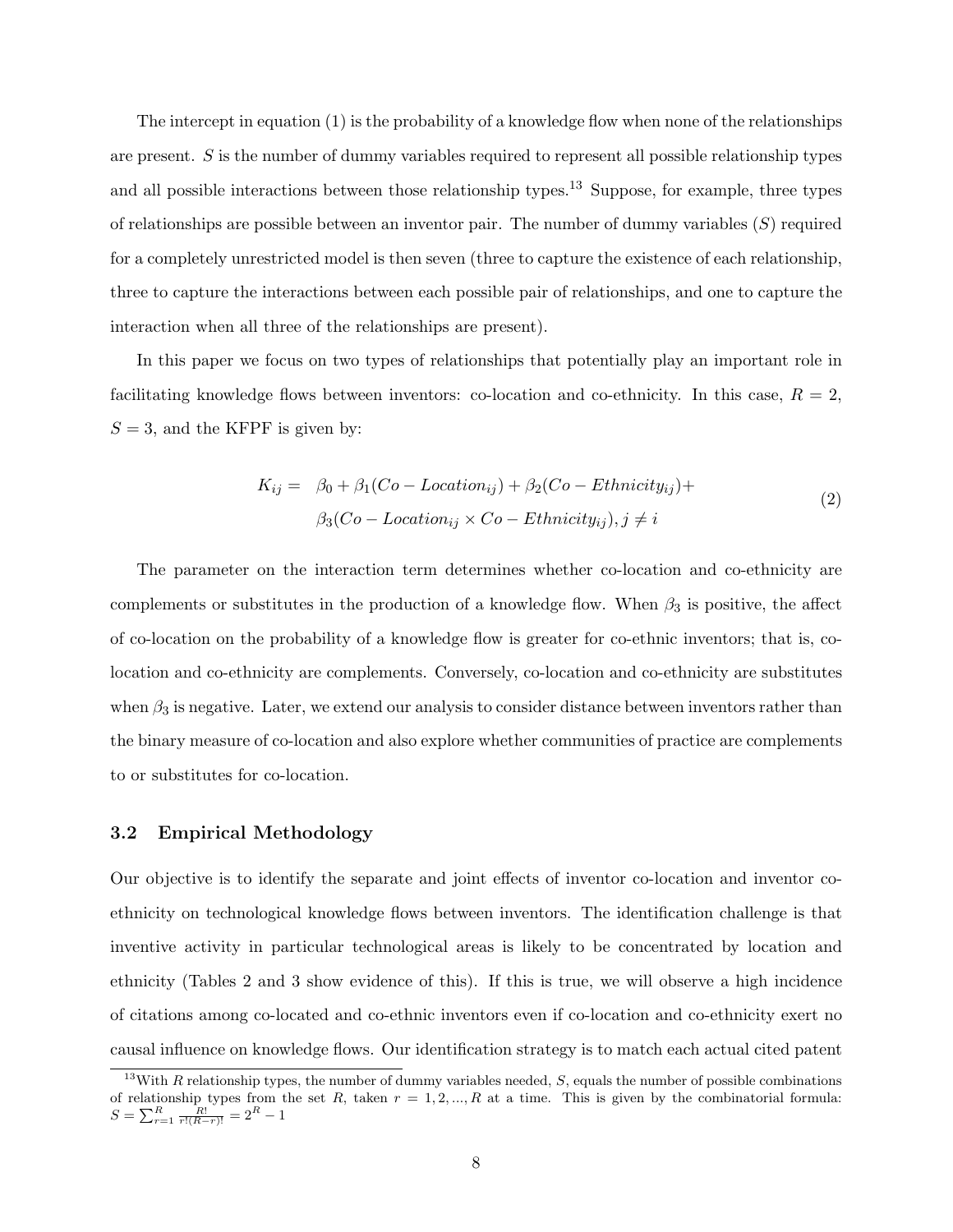with a control patent that comes from the same technological class and time period as the actual cited patent. Assuming that the classes are sufficiently narrowly defined, the controls will have the same distribution across technologies as the actual citations, allowing us to control for incidental co-location and co-ethnicity effects.

With the controls selected, we estimate the effects of interest from the following simple regression using citations as a proxy for knowledge flows: $^{14}$ 

$$
P(Citation_{ij}) = \beta_0 + \beta_1 Co - Location_{ij} + \beta_2 Co - Ethnicity_{ij} +
$$

$$
\beta_3 (Co - Location_{ij} \times Co - Ethnicity_{ij}) + \varepsilon_{ij}
$$

$$
i \neq j
$$

Citation, our dependent variable, is a dummy that takes a value of one when the observation relates to an actual citation and zero when it relates to a control. We index the citing inventor by i and the cited (or control) inventor by j. By construction, our sample contains an equal number of actual and control observations.<sup>15</sup> Co-location is a dummy variable that takes a value of one when the original and cited (or control) inventors are located in the same MSA and zero otherwise. Co-Ethnicity is a dummy variable that takes a value of one when the cited (or control) inventor has an Indian surname (the original inventor always has an Indian surname, by construction). We exclude all self cites  $(i = j)$ .<sup>16</sup>

To see how this regression allows us to identify the causal effects of interest, note that if the control matching procedure is effective and no causal link exists from co-location and co-ethnicity to citations, the coefficients on  $\beta_1$ ,  $\beta_2$ , and  $\beta_3$  should all be zero. Put differently, if we have well-

 $14$ Citations are not, however, straightforward to interpret. Patents cite other patents as "prior art," with citations serving to delineate the property rights conferred. Some citations are supplied by the applicant, others by the patent examiner (Alcacer and Gittelman (2006); Hegde and Sampat (2005)), and some patents may be cited more frequently than others because they are more salient in terms of satisfying legal definitions of prior art rather than because they have greater technological significance. Cockburn et al. (2002) report, for example, that some examiners have "favorite" patents that they cite preferentially because they "teach the art" particularly well. Nonetheless, we are of the opinion that even examiner-added citations may reflect a knowledge flow. Jaffe et al. (2002) surveyed cited and citing inventors to explore the "meaning of patent citations" and find that approximately one-quarter of the survey responses correspond to a "fairly clear spillover," approximately one-half indicate no spillover, and the remaining quarter indicate some possibility of a spillover. Based on their survey data, the authors conclude that "these results are consistent with the notion that citations are a noisy signal of the presence of spillovers. This implies that aggregate citation flows can be used as proxies for knowledge-spillover intensity, for example, between categories of organizations or between geographic regions" (p. 400).

 $15$ Recall that we match each cited patent with a control patent. Although we disaggregate inventors when there are more than one on the focal patent, we treat multiple inventors as a set in the context of cited and control patents.

<sup>&</sup>lt;sup>16</sup>We also conduct robustness checks where we remove examiner-added citations. The results become slightly stronger.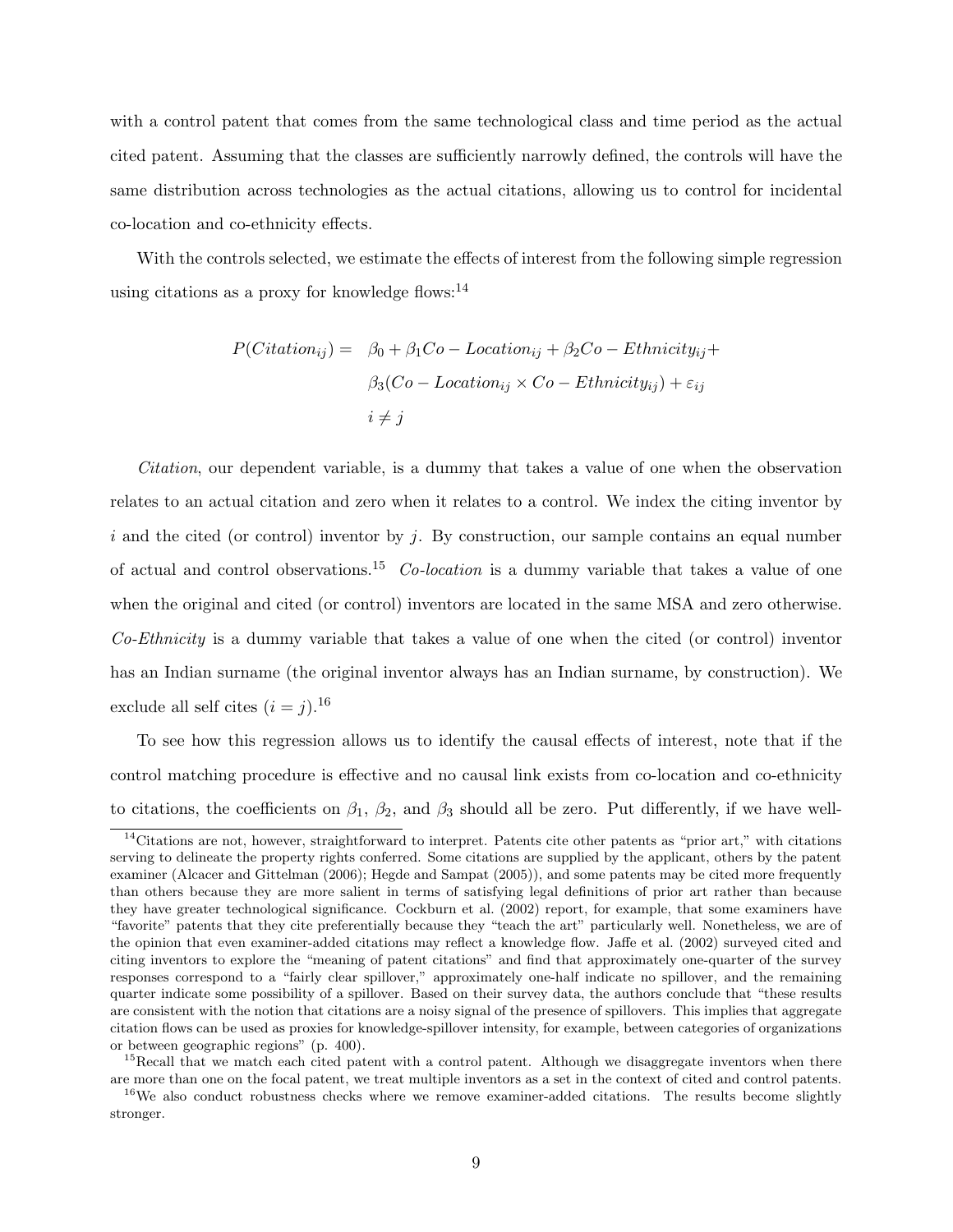matched controls and if no causal relationships are present, then information on co-location and co-ethnicity would not be helpful in predicting whether a given observation is an actual citation or a control.

What economic interpretation can be given to the coefficients? Suppose we observe a particular citation. For the cited patent, we can identify the entire set of patents from the same technological area and time period as the actual cited patent, what we call the control set. The coefficients allow us to calculate the increase in the probability of a citation relative to a random patent from the control set for various combinations of co-location and co-ethnicity between the inventors of the focal and cited patent. For example, suppose we are dealing with a citation where the focal and cited inventors are co-located but not co-ethnic. Suppose further that the estimated values of  $\beta_0$ and  $\beta_1$  are 0.50 and 0.25, respectively. These estimates imply that co-location is associated with a 50% increase in the probability of a citation relative to a random (non-co-ethnic) member of the control set.

The results allow us to test for statistically significant co-location effects (separately for both coethnic and non-co-ethnic inventors) and also for co-ethnicity effects (again separately for co-located and non-co-located inventors). A test of the significance of the interaction coefficient,  $\beta_3$ , provides a very direct way to determine whether co-location and co-ethnicity are significant complements or substitutes. For example, we would not be able to reject the null of complementarity if  $\beta_3$  is statistically significant and positive.

The foregoing discussion underlines the key challenge associated with our method. A test of the null hypothesis of no co-location effect for non-co-ethnic inventors  $(\beta_1 = 0)$ , for example, is actually a test of the joint hypothesis that we have effectively matched the controls and that no causal link is present from co-location to knowledge flows. A rejection of this null could follow from ineffective matching and/or the presence of a causal relationship. For this reason, we focus in detail in the next section on the method we use to make the control matches and discuss in the results section the likely robustness of particular findings to residual inadequacies in the matching procedure.

#### 3.3 Data and Sample Construction

#### Data Source

We use the "front page" bibliographic data for patents published by the USPTO as the basis of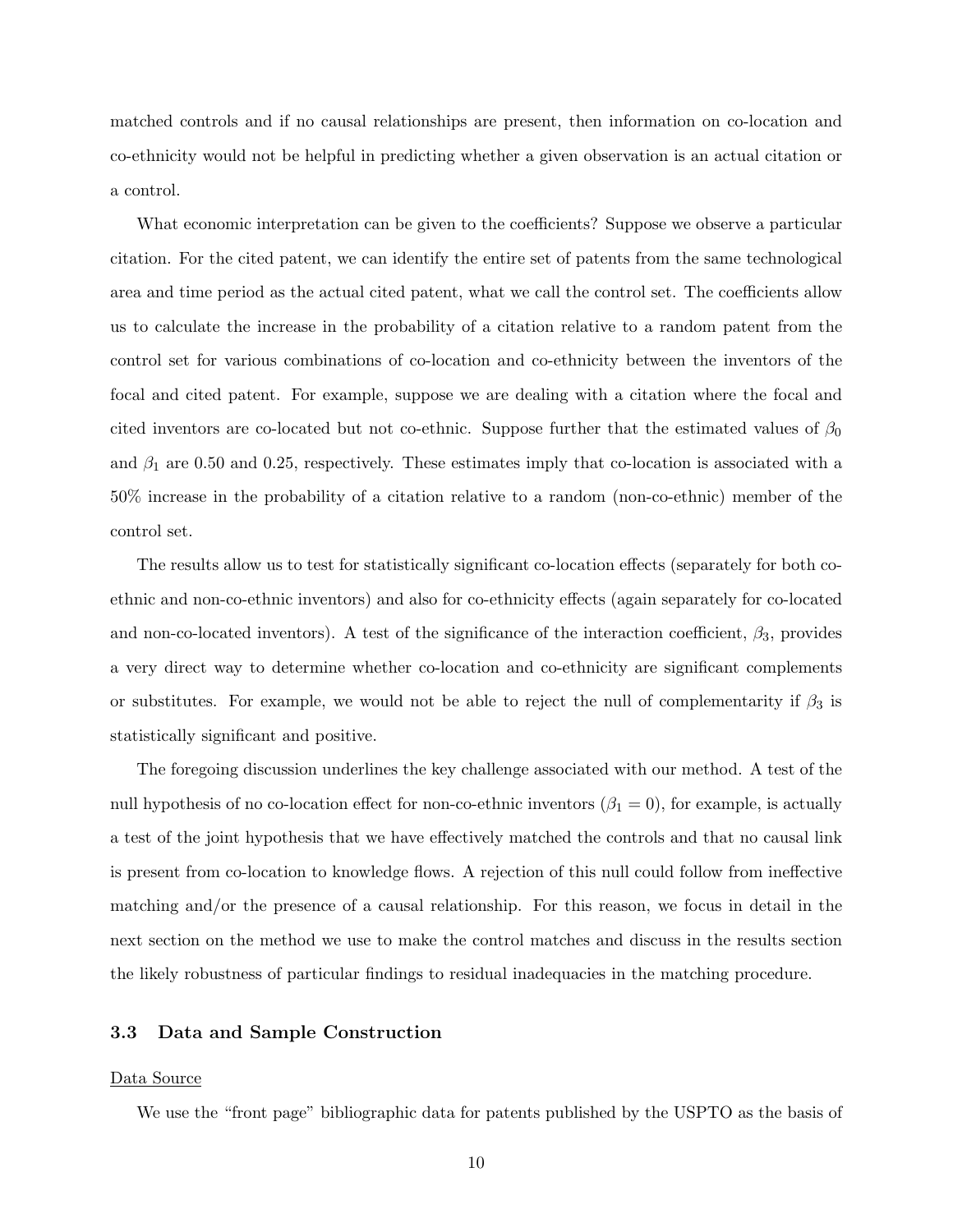the empirical work. These data contain the application and issue dates of each patent, the names and locations of the inventor(s), a technology classification, and a list of patents cited. We augment these data with a list of Indian names and the NBER Patent-Citations data file for additional fields, including the two-digit technology classification subcategory code.

We generate Indian name data from a list of 213,622 unique last names compiled by merging the phone directories of four of the six largest cities in India: Bangalore, Delhi, Mumbai (Bombay), and Hyderabad. Of these, 38,386 names appeared with a frequency of five or more. Of these, 13,418 matched a proprietary database of US consumers.<sup>17</sup> Finally, one of the authors and an outside expert coded each of these names as: 1) extremely likely to be Indian, 2) extremely unlikely to be Indian, or 3) could be either. The list of names used for this study includes only the 6,885 last names that were coded as "extremely likely to be Indian."<sup>18</sup>

#### Unit of Analysis

Our unit of analysis is the inventor-patent-citation. Thus, a single patent that has two inventors and cites five prior patents will generate ten unique observations. We employ this unit of analysis rather than simply patents since we are interested in the flow of knowledge between individuals rather than between inventions.

#### Control Patents

As noted above, the main methodological challenge in identifying the effects of co-ethnicity and co-location on knowledge flows is to control for the ethnic and locational clustering of inventive activity in particular technological areas at particular points in time. For example, we might observe Indian inventors in computer-related technologies residing in Silicon Valley citing a large number of other Indian inventors working in computer-related technologies and residing in Silicon Valley. This high level of co-ethnic and co-located cites could simply reflect the law of averages, as a relatively large fraction of inventors employed in Silicon Valley are of Indian origin and are

<sup>&</sup>lt;sup>17</sup>InfoUSA prepared this database.

<sup>&</sup>lt;sup>18</sup>We do not expect the frequency of false positives in our name data to be large. In a random phone survey (N=2256), 97% of the individuals with last names from our sample list responded "yes" to the question: "Are you of Indian origin?" (Kapur, 2004). Nor do we expect the frequency of false negatives to be particularly large. Although we constructed our name set from the phone books of large metropolitan cities, the vast majority of Indian overseas migration to the United States is an urban phenomenon; the likelihood of an urban household in India having a family member in the US is more than an order of magnitude greater than a rural household. A different problem arises when people change their last name after migration. This is more likely with Indian women due to marriage. However, even among second-generation Asian-Americans, Indian-American women are least likely to marry outside the ethnic group (62.5% marry within the ethnic group (Le, 2004)). Noise in our name data will bias our result downwards.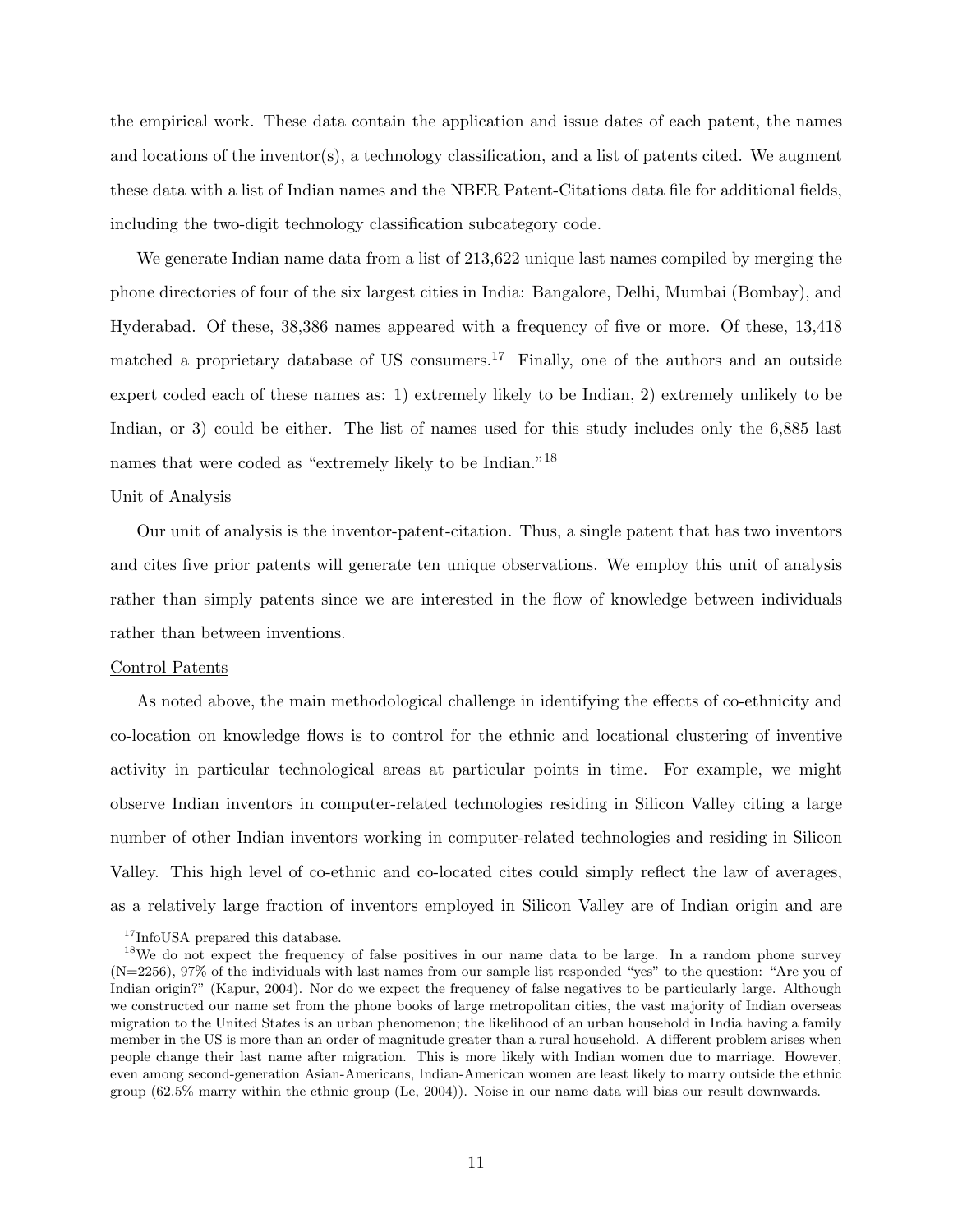working on computer-related technologies. Conversely, it could be because the combined effects of co-ethnicity and co-location are facilitating knowledge flows between inventors in this sector.

To address this issue, we build on a procedure developed by Jaffe et al. (1993) and refined by Thompson and Fox-Kean  $(2005)$  to identify a control patent for each observation.<sup>19</sup> We select a control patent for each observation that matches the cited patent on the following dimensions: 1) application year and 2) technology classification. While Jaffe et al. select controls from the set that matches the three-digit primary classification of the citing patent and Thompson and Fox Kean enhance the methodology by selecting controls from the set that match on a single primary and secondary six-digit classification, we further refine the process and select from the set that matches on the highest possible number of six-digit classifications.<sup>20</sup>

In addition, we confirm that the control patent does not cite the original patent. If it does, we remove the patent from the set of potential controls and select the next best control patent. Finally, if no patents match the cited patent in at least the application year and the three-digit primary classification without being cited by the original patent, we remove the observation (original patent) from the data set.

We identify co-ethnic and co-localization effects as the extent to which the frequency of citations to co-ethnic or co-located inventors is over and above what we would expect given the ethnic and geographic distributions of inventive activity in the particular technological area of the cited patent.<sup>21</sup> The geographic or ethnic clustering of innovative activity in certain technology areas itself may be due to the lowered cost of establishing social relationships but also to something else such as thicker factor markets. Thus, focusing on knowledge flows that are more concentrated than the innovative activity in that particular field is a conservative approach.

<sup>&</sup>lt;sup>19</sup>The Jaffe et al. and Thompson and Fox Kean approaches involve the analysis of forward citations. To take advantage of the substantial growth in the Indian-born population in the U.S. post-1990, our approach is to look backward to prior patents that are being cited by the patents granted to Indian inventors between 2001 and 2003. One can use either approach (backwards or forwards citations) to test for a disproportionate incidence of co-located or co-ethnic knowledge flows.

<sup>&</sup>lt;sup>20</sup>We are able to find controls that match on more than one six-digit classification for approximately  $60\%$  of the observations in the sample (37% match on one six-digit classification and only 2% match on the three-digit primary classification). We only use observations for which we are able to find a control patent that matches on at least one six-digit classification. As a result, approximately 40% of our sample has controls that are as closely matched as those in Thompson and Fox Kean and 60% of our sample has controls that are more closely matched.

 $21$ We also check whether "Indian patents" are cited more frequently than their non-Indian counterparts. Specifically, within cited patents with the same application year and three-digit classification code, we compare the total number of all citations received by Indian versus non-Indian patents. We do the same within control patents. The difference is not statistically significant.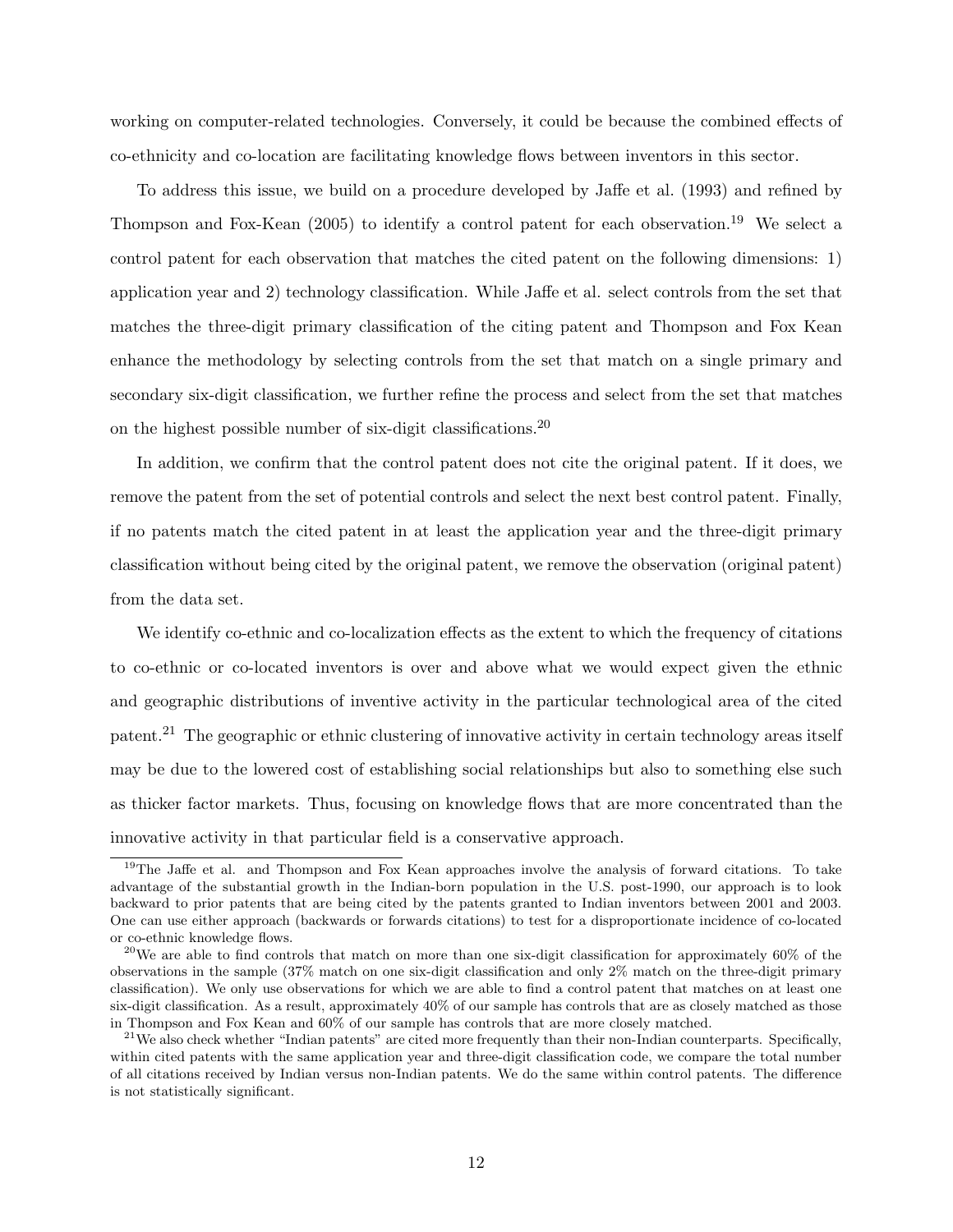#### Co-ethnicity Metrics

We examine the last name(s) of the inventors(s) on the cited patent associated with each observation. If at least one inventor has an Indian name, the inventor is designated as "of Indian origin" and we define the original and cited patents as "co-ethnic" (the former is Indian by construction). We do the same for control patents. Thus, although we disaggregate inventors on the focal patent if there are more than one, we consider multiple inventors as a set in the context of cited and control patents (i.e., a cited or control patent is Indian if any inventor in the set is Indian).

#### Co-location Metrics

We also examine the home address of the inventor for each observation. We assign inventors to an MSA based on their city and state information.<sup>22</sup> There are 268 U.S. MSAs and consolidated metropolitan statistical areas (CMSAs) and 25 Canadian census metropolitan areas (CMAs), hereafter collectively referred to as "MSAs."<sup>23</sup> We also create 63 "phantom MSAs" for individuals located in one of the 50 states or 13 provinces or territories that are in cities not assigned to one of the Census Bureau-defined MSAs. Once again we disaggregate inventors on the focal patent if there are more than one but consider multiple inventors as a set in the context of cited and control patents. Thus, we define the focal and cited (control) patents as co-located if the focal inventor is assigned to the same MSA as any inventor on the cited (control) patent.

#### Distance Metrics

In addition to the binary co-location measure, we calculate the distance between inventors measured in miles. To construct this measure, we collect the coordinates (longitude and latitude) of the focal inventor at the city-state level. If the inventor did not reside in the US or Canada, we use the coordinates of the capital city of her country. If an inventor did reside in the US or Canada but coordinates could not be found for her city/region, we use the coordinates of the capital city of her state or province (the results are robust to dropping these observations). We use

 $^{22}\mathrm{We}$  use city and country information to assign Canadian inventors to a CMA.

<sup>&</sup>lt;sup>23</sup>While MSAs and CMAs are similar in spirit, they are defined slightly differently. The Canadian criterion requires that the urban core have a population of at least 100,000 for a metropolitan area to exist. In contrast, for the period 1990-2000, the United States had two criteria to determine whether or not a metropolitan area existed: 1) where there is either a city of 50,000 or more inhabitants or 2) where there is a Census Bureau-defined urban area, i.e., a population of at least 50,000 and a total metropolitan population of at least 100,000 (75,000 in New England). Thus, the Canadian approach is the more restrictive of the two. We include Canada since this nation's Indianborn population follows similar patterns to that of the U.S. and our prior research on knowledge flows and social relationships included Canadian MSA data (Agrawal et al., 2006), facilitating comparison between the two studies. Also, the results presented remain almost identical when only U.S. MSAs are included.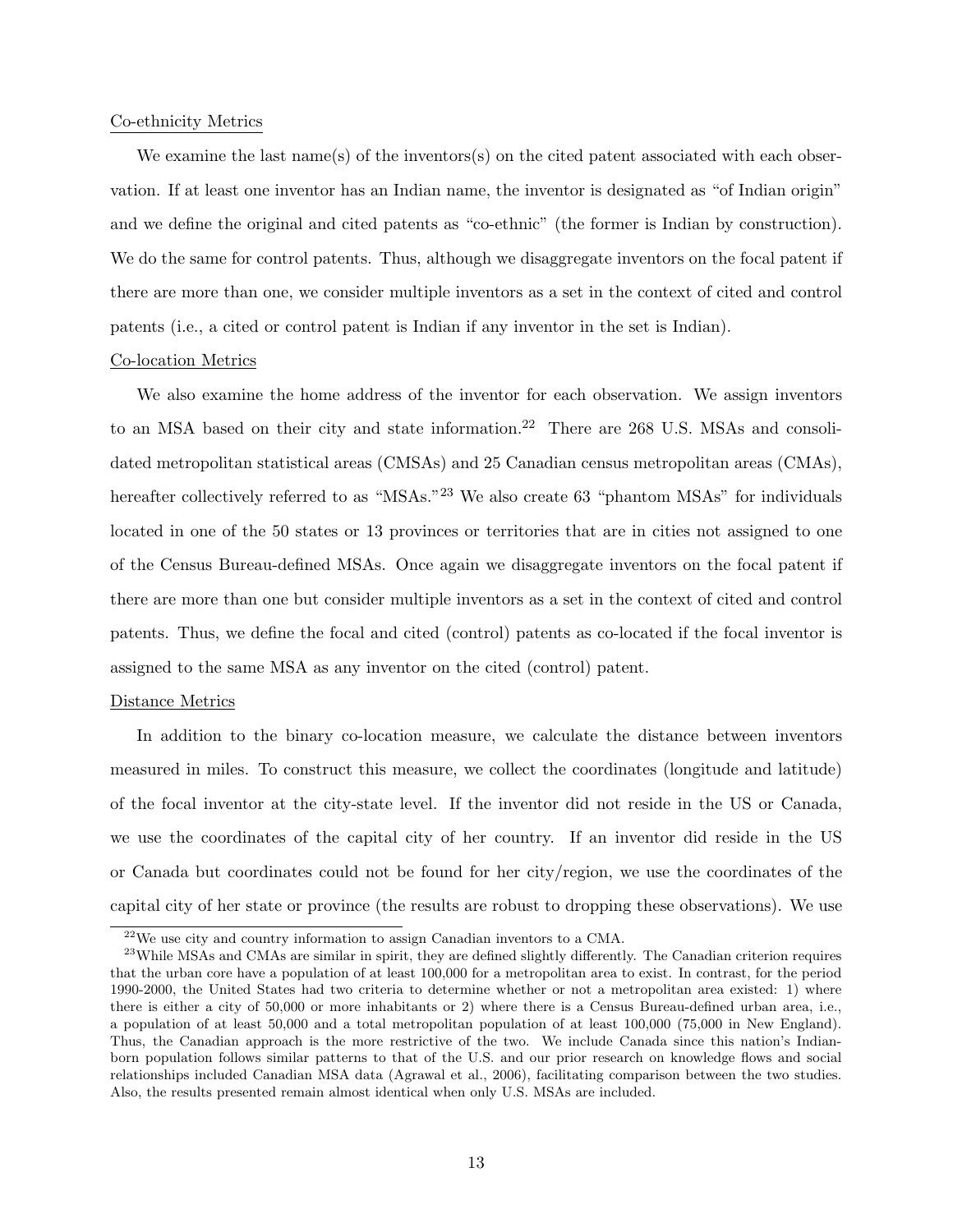an identical approach for generating the coordinates of inventors on the cited and control patents. However, when cited or control patents have multiple inventors, we collect separate coordinates for each inventor, calculate distances from the focal inventor, and select the minimum as our value for distance. Finally, we use the great circle formula to calculate the distance between each pair of inventors.<sup>24</sup>

#### Sample Construction

We generate our sample by identifying all patents issued by the USPTO during the period 2001-2003, which totals 555,741. From this set, we identify those patents that have at least one inventor of Indian origin, which totals 19,612. On average, each of these patents has approximately 3.5 inventors and cites 16 prior patents. Since our unit of observation is the inventor-patent-citation, this results in 1,072,684 observations. Next, we remove those observations for which the inventor of the focal patent does not have an Indian name (although they co-invented with somebody who does) and those observations for which we are unable to identify a control for the cited patent. Finally, we remove actual-control pairs that do not match on the primary classification (even though they match on one or more six-digit classifications as described above); after following these procedures our sample includes 130,944 citing-cited pairs and an equal number of citing-control pairs for a total of 261,888 observations.

## 4 Results

Table 4 records the means of the variables that enter into our estimated KFPFs. The means are recorded separately for the actual and control citations. A comparison of the means shows that inventors of cited patents are more often co-located with focal inventors than are inventors of control patents. Similarly, the mean distance between cited and focal inventors is smaller than between control and focal inventors. Also, cited inventors have a higher incidence of co-ethnicity than do the control inventors.

The table also records the means of the interaction terms that will be a central focus of our regression analysis. The two-way interaction means provide a measure of the joint occurrence of three forms of relationships. In all cases, the joint occurrence of any pair of the three relationships

<sup>&</sup>lt;sup>24</sup>Distance = 3962.6 \* acos((sin(lat1) \* sin(lat2)) + (cos(lat1) \* cos(lat2) \* cos(long1 − long2)))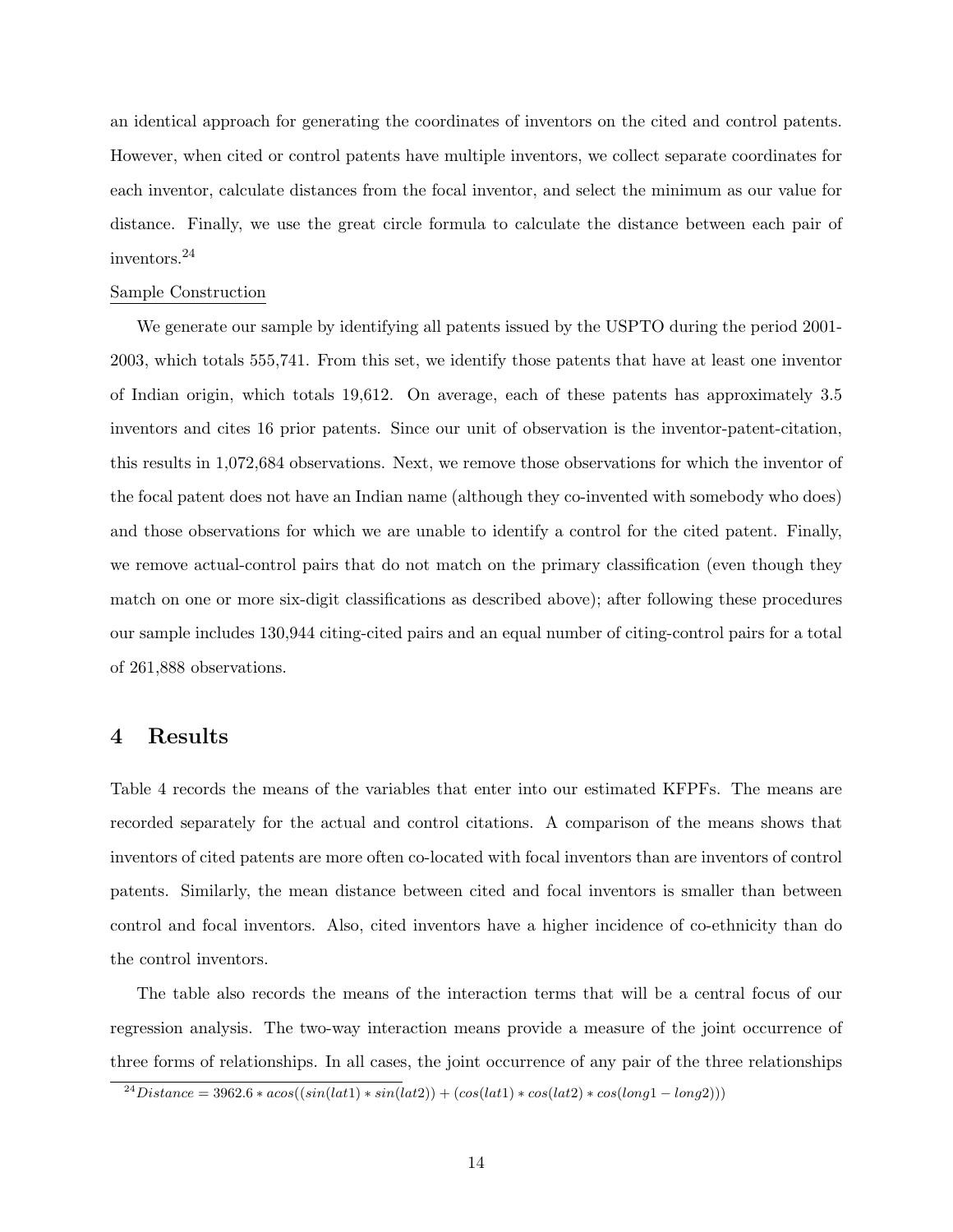– co-technology, co-location, co-technology – is higher for the actual citations than for the controls. For example, the joint occurrence of co-location and co-ethnicity occurs for 1.5% of the actual citations compared with  $1.1\%$  for the controls, a difference that is statistically significant at the  $1\%$ level. However, these simple mean comparisons do not allow us to identify how the various forms of knowledge-flow facilitating relationships complement or substitute for one another. For that we need to estimate the parameters of the KFPF.

Table 5 records our estimated KFPFs wherewe use co-location as the single measure of geographic proximity. We explore two specifications. The first includes a co-location dummy, a co-ethnicity dummy, and the interaction between the two. The second adds two-way and three-way interactions with the co-technology dummy. We do not include a direct technology variable in the regressions because the technology classes of the actual citations and control citations are the same by construction. We estimate each specification using both Ordinary Least Squares (OLS) and Logit.<sup>25</sup> We concentrate on the OLS results in our discussion since both methods produce identical probabilities of an actual citation conditional on any given set of relationships.

The results show that both co-location and co-ethnicity significantly increase the probability that a "citation" is an actual citation rather than a control citation. Focusing on the first regression, co-location increases the probability that the observation is an actual citation by just under 12 percentage points, and co-ethnicity increases the probability of a citation by 7 percentage points. Thus, being co-located increases the probability of a patent being the one cited from a given control set by  $(0.1187/0.4853)$  or  $24\%$  relative to a non-co-ethnic inventor in the control set.<sup>26</sup> Using a similar calculation, being co-ethnic increases the probability of a patent being cited from a given control set by (0.0701/0.4343) or 14% relative to a non-co-located member of the control set. To the extent that our method of choosing the controls is effective (more on that below), these results are consistent with the hypotheses that co-location and co-ethnicity play strong causal roles in facilitating knowledge flows between inventors.

The most interesting finding is the large negative and statistically significant coefficient on the

 $25$ The reported standard errors are robust to the non-independence of observations drawn from clusters of observations based on the same citing patent. To see the potential for non-independence, take the example of two co-located Indian inventors on a given citing patent. A single citation made by this patent will generate four observations in our data set (two actual citations and two control citations). The value of the dependent variable (and thus the error term in the regression) will be the same for the two actual citations and also for the two control citations.

 $^{26}$ Recall that the control set for a citation is the set of all patents occurring in the same technological field and time period as the actual cited patent.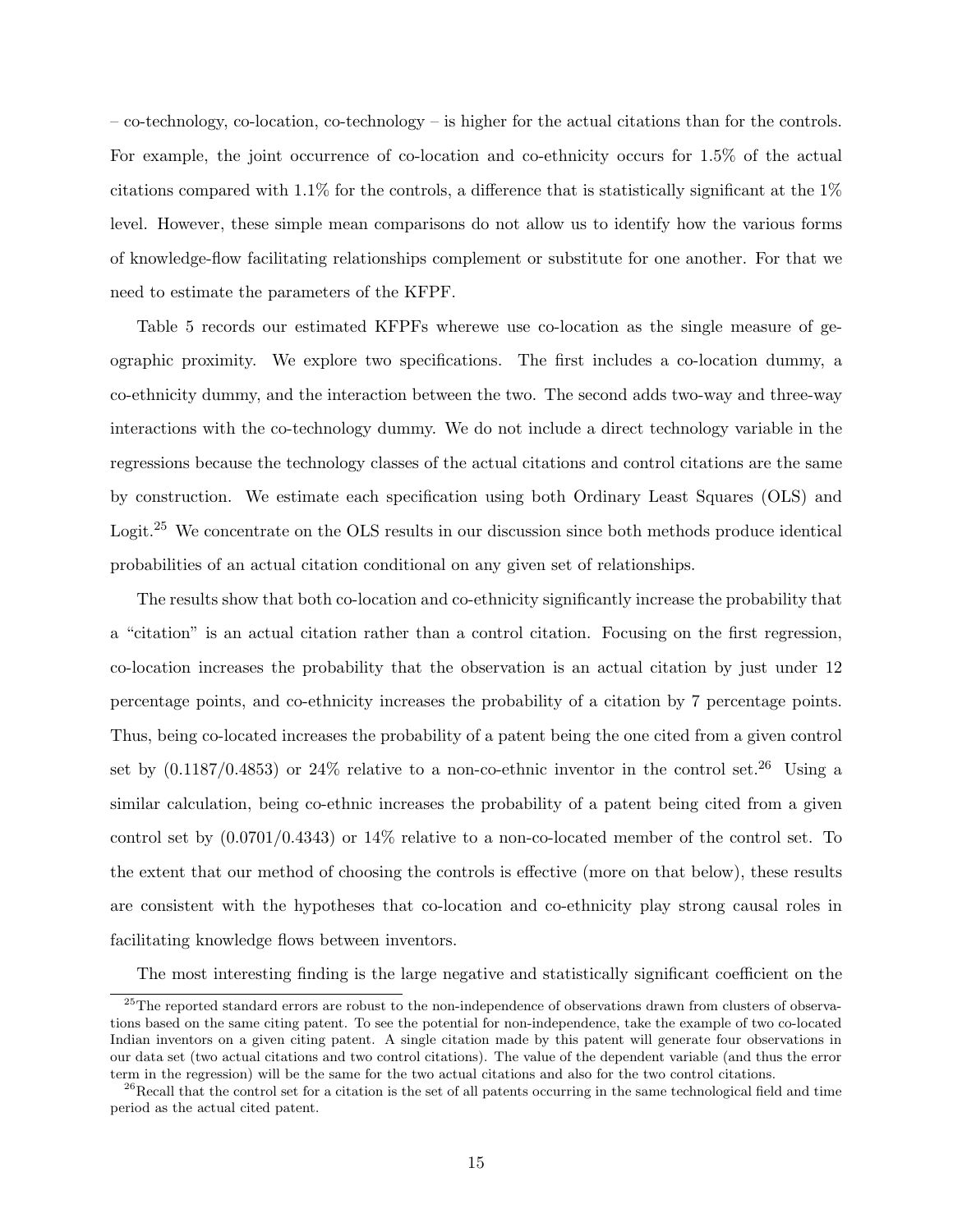interaction term,  $\hat{\beta}_3$ . This result can be interpreted as evidence that co-location and co-ethnicity are substitutes in facilitating knowledge flows. In terms of the difference in marginal impact, colocation increases the probability of a knowledge flow by 24% for non-co-ethnic inventors but only by (0.0127/0.5554) or 2% for co-ethnic inventors. In other words, the marginal effect of co-location is much smaller for inventors who are already connected through some other mechanism.

We offer two caveats with respect to the interpretation of these data. First, while Thompson and Fox-Kean (2005) demonstrate the benefits of refining the procedure for choosing controls (which we have further refined here), they also express concern that an adequate control selection procedure can ever be found. Although we have made significant efforts to select control patents that closely match cited patents in terms of technology class and year, concerns may remain that the controls are not matched closely enough. If the matches are not close enough such that innovative activity is concentrated by technology areas that are more finely defined than our controls, our co-ethnicity estimates may be biased upwards. In other words,  $\beta_2$  will be biased if innovative activity is ethnically concentrated in technological areas more narrowly defined than those captured by the controls, perhaps for reasons other than localized knowledge flows.

We recognize this concern and therefore consider the co-ethnicity results ( $\beta_2 > 0$ ) with caution. However, imperfect controls are less likely to bias the main result that co-ethnicity substitutes for co-location. Substitution is reflected in  $\beta_3$ , the negative and statistically significant coefficient on the interaction between co-location and co-ethnicity. Imperfect controls would only bias this estimate if the controls for citations that are co-ethnic and co-located are systematically better or worse than the average control. If the selected controls are systematically worse for co-ethnic and co-located inventors (one might imagine this is possible in a scenario where co-located and co-ethnic inventors are working in a very specialized technology area), this would bias our estimate upwards, in the opposite direction of our finding. However, in order for the bias to work in the same direction as our finding, the control patent would have to be systematically better for co-ethnic and co-located inventors. We are not aware of any conditions under which this would be true.

The third and fourth columns of Table 5 show the effects of allowing for co-technology interactions. The key question here is how being co-technologists affects the knowledge-flow facilitation role of co-location and co-ethnicity. The estimated KFPFs again show large co-location and co-ethnicity effects and a large negative interaction between the two. We now also find evidence of a substan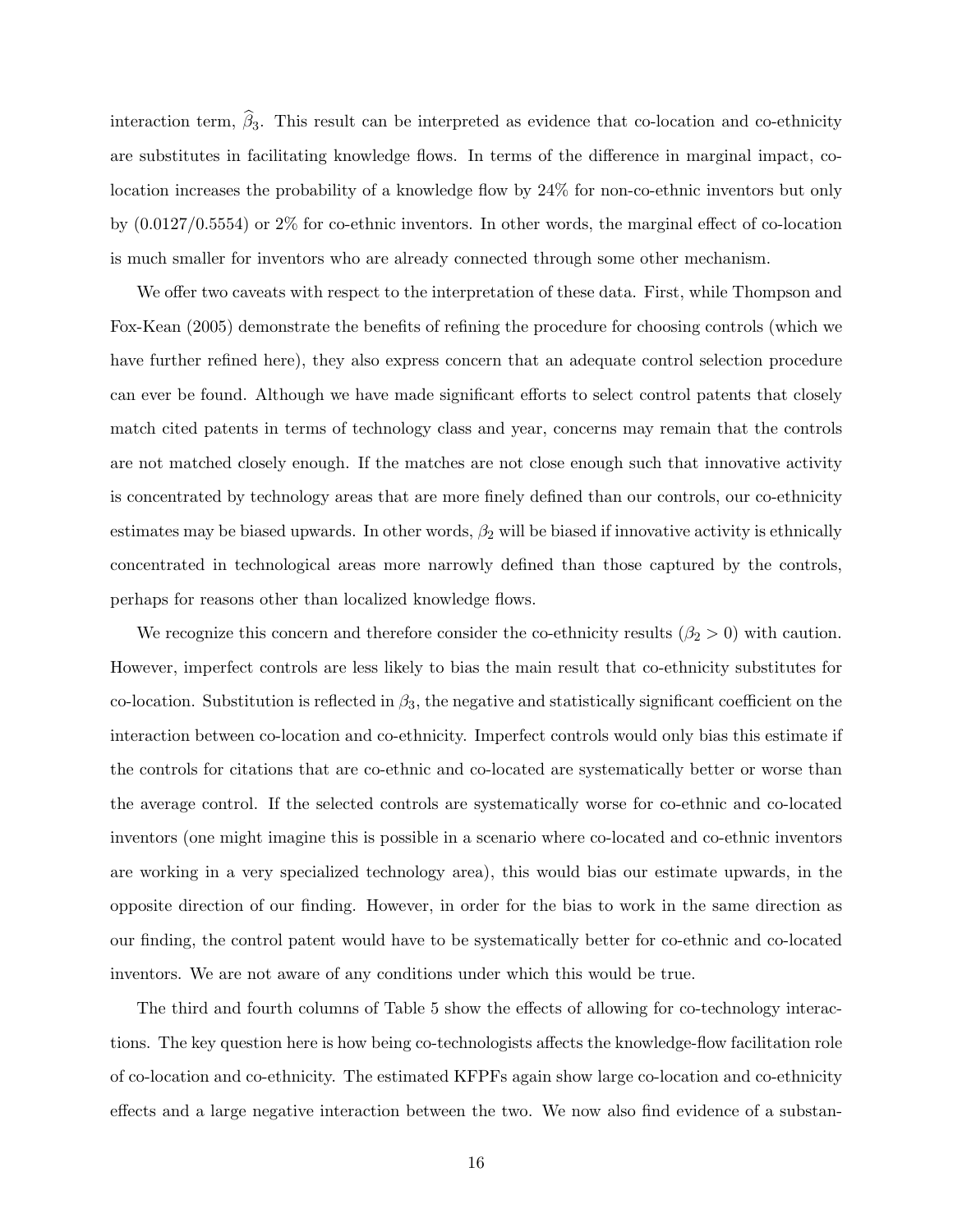tial negative interaction between co-location and co-technology so that co-location matters less for knowledge flows when inventors are working the same technological area. For inventors working in different technology fields, co-location increases the probability of a citation by approximately  $30\%$  compared to an increase of  $20\%$  for inventors working in the same field.<sup>27</sup> The coefficient on the interaction between co-ethnicity and co-technology is also negative but the size of the effect is small and statistically insignificant. This implies that the facilitating role of co-ethnicity is similar for inventors working in the same or in different technological areas.<sup>28</sup> Finally, the coefficient on the three-way interaction is statistically insignificant. This means that co-technology does not significantly influence the observed negative interaction between co-location and co-ethnicity and that co-ethnicity does not significantly influence the observed negative interaction between co-location and co-technology.<sup>29</sup>

Table 6 repeats the analysis using distance as an alternative measure of geographical proximity. The results are broadly consistent with Table 5. The coefficient on distance is negative and statistically significant. A 1000-mile increase in distance results in an approximately two percentage point reduction in the probability that the observation is an actual citation; once again we see that distance impedes knowledge flow. Consistent with our earlier finding of the substitutability of geographical proximity and co-ethnicity, we find a positive interaction between distance and the co-ethnicity dummy. This reinforces our earlier finding that co-ethnicity plays a more important role for more geographically separated inventors in terms of facilitating knowledge flows. As a specific example, the estimated coefficients of our KFPF indicate that while the marginal effect of co-ethnicity between inventors that are 1000 miles apart is to increase the likelihood of a knowledge

 $27$ This is consistent with a prior finding that co-location results in a larger increase in the probability of a crossfield citation (from one technology field to another) than in the probability of a within-field citation (Agrawal et al. (2006)). We attribute the lower marginal impact of co-location for within-field cites to a greater likelihood of alternative channels for establishing social relationships through communities of practice.

<sup>&</sup>lt;sup>28</sup>Of course, since we are looking at patent citations, the technology of the cited patent must be relevant to the inventor on the focal patent. The question here is whether co-location and co-ethnicity are more or less important for citations that occur across rather that within technological fields.

 $^{29}$ To examine how these effects vary across industries, we estimate separate KFPFs for each of the one-digit NBER technology classifications. The regressions use co-location and the geographic proximity variable and also include cotechnology interactions. Although differences exist across the broad technology categories, the patterns of coefficients are overall quite similar to those reported for all technologies in the third column of Table 5. The coefficients on colocation range from a low of 0.1152 in Drugs & Medical to a high of 0.1906 in Mechanical (all statistically significant at the 1% level). The coefficients on co-ethnicity exhibit a wider range, from a low (and statistically insignificant) 0.032 in Electrical & Electronic to a high of 0.1558 in "Other." Most interestingly, given the focus of this paper, the two-way interactions are generally negative in sign, although statistical significance varies substantially, reflecting in part the relatively small sizes of technology-specific sub-samples.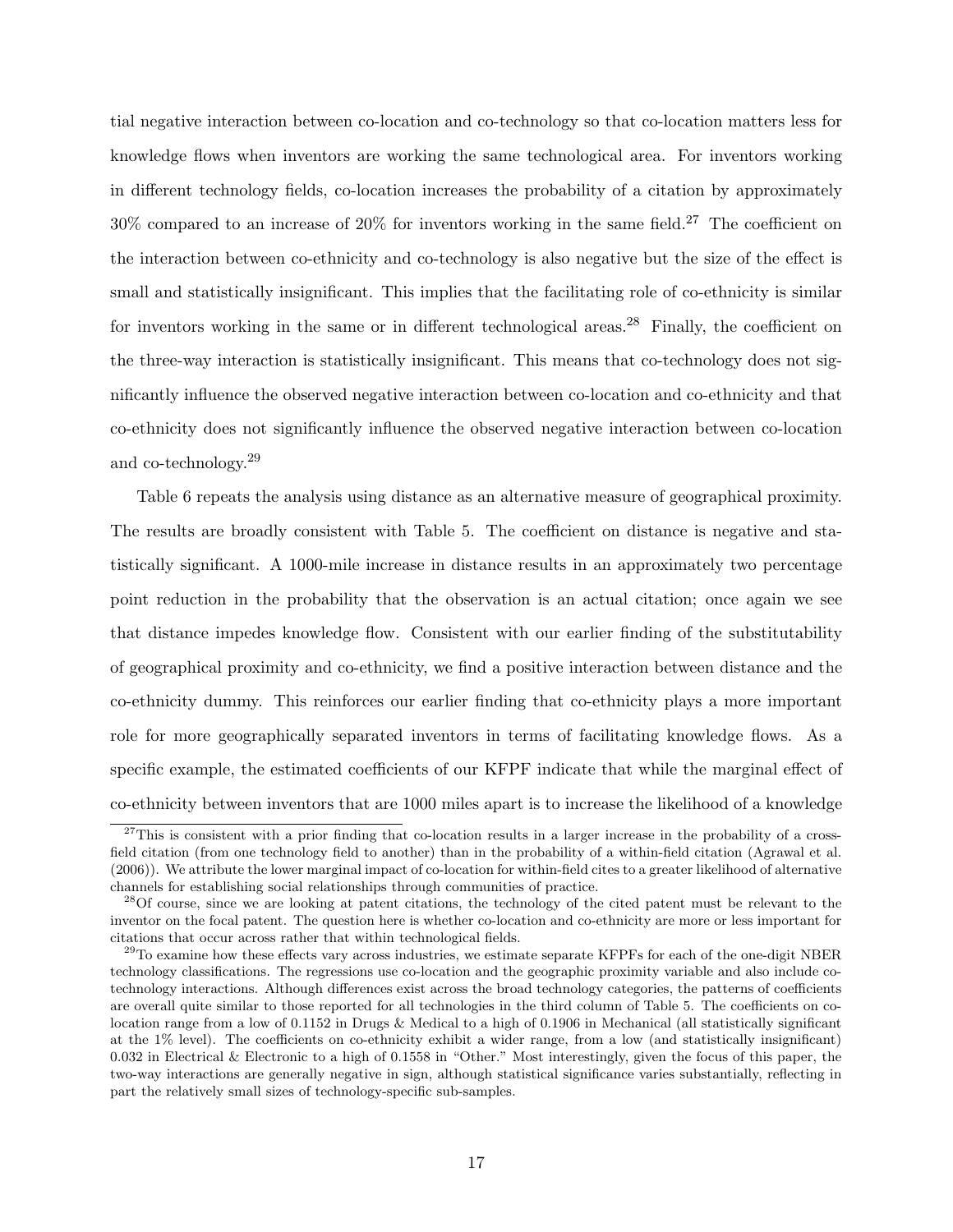flow by only 5%, the effect between inventors that are 3000 miles apart is to increase the likelihood by 13%.

The pattern of interactions between co-technology and the other forms of relationship are also broadly similar to those found in Table 5. Working in the same technological field is more facilitative of knowledge flows when inventors are further apart. Looked at another way, the advantage of geographical proximity tends to decline when inventors are working in the same technological field. We again find a negative interaction between co-ethnicity and co-technology, which is here significant at the 10% level. The three-way interaction is once again statistically insignificant.<sup>30</sup>

Separately, we estimate the KFPF with just the distance and co-ethnicity variable (i.e., without the interaction). The estimated coefficients on distance/1000 and co-ethnicity are -0.0225643 and 0.0307164, respectively. Taking the ratio, these results imply that co-ethnicity has an equivalent effect on knowledge flows as being nearer by 690 miles.

Summing up these findings, we observe a general pattern of substitutability between the relationships that we have hypothesized affect knowledge flows. Geographical proximity matters most in the absence of social proximity that may otherwise facilitate access to knowledge. In terms of methodology, we have shown that the KFPF is a useful device for thinking about the drivers of knowledge flows and that one can empirically implement the function using patent citation data with careful attention to the choice of controls. We turn to the implications of these findings in the concluding section.

## 5 Conclusion

Our results show that, considered independently, co-location and co-ethnicity both enhance knowledge flows between inventors. However, in terms of their interaction, co-location and co-ethnicity substitute for rather than complement one another. What are the implications of our findings? In Agrawal et al. (2007), we use the KFPF to develop three simple models to determine the optimal distribution of ethnic inventors across the economy from the perspective of: 1) the city, 2) the national economy, and 3) individual ethnic inventors. In the context of the first model, where

<sup>&</sup>lt;sup>30</sup>We also run specifications with both the co-location dummy and distance variables included together. Not surprisingly, the results show that each matters, with the patterns for signs and significance broadly matching the estimated effects when we include co-location and distance separately. This suggests both a premium for pure proximity (i.e., co-location in an MSA) and also a negative gradient with the distance from an inventor's MSA.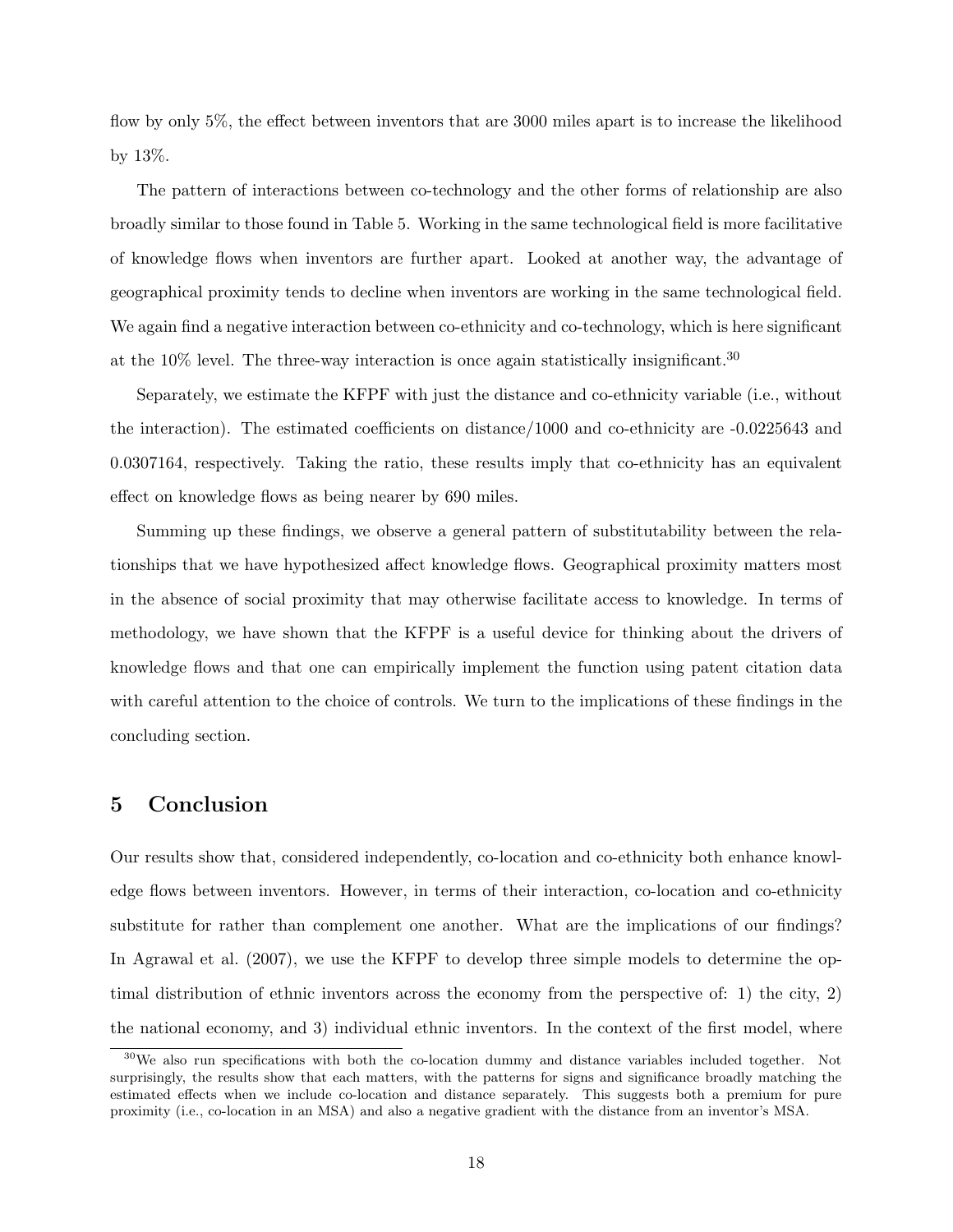the city's simple objective is to maximize access to knowledge by its stock of local inventors, the estimated negative coefficient on the interaction between co-location and co-ethnicity is a sufficient condition for an ethnically diverse population of inventors to be optimal (rather than a homogeneous population).

In the context of the second model, where the country's objective is to distribute ethnic inventors across cities in order to maximize aggregate knowledge access over all cities, the estimated negative coefficient on the interaction between co-location and co-ethnicity is a sufficient condition for an equally distributed ethnic inventor mix to be optimal (rather than, say, all ethnic inventors being concentrated in one city). Finally, in the third model, where the individual ethnic inventor's objective is to maximize knowledge access for herself, the positive value of the sum of the estimated coefficient on co-location plus the estimated coefficient on the interaction is a sufficient condition for concentration – not dispersion – to be optimal (the only stable equilibrium).

Collectively, the models presented in Agrawal et al. (2007) both motivate the importance of the main empirical finding reported in this paper that co-location and co-ethnicity are substitutes while also illustrating the tension that arises since they are substitutes. The tension results from the model implication that dispersion is optimal from the perspective of the city and the national economy but concentration is optimal from the perspective of ethnic inventors themselves. Of course with free mobility of inventors, the actual dispersion across locations will be the result of numerous individual inventor decisions about where to live and work. As such, our empirical findings invite obvious policy responses, at least within the context of these simple models.

Overall, our paper points to the economic importance of social and spatial proximity in terms of mediating knowledge flow patterns. However, critical questions remain. Perhaps most urgent is the underlying mechanism that gives our key measure of social proximity  $-$  co-ethnicity  $-$  its economic salience. Do last names serve a cuing or reputational function for co-ethnics? Do co-ethnics benefit from lower cost access to latent knowledge (Agrawal (2006)) arising from social interactions predicated on common social circles, places of worship, or schools from which they graduated? Are these effects likely to be stronger or weaker for other channels of knowledge production, such as academic publishing? We need to understand the underlying mechanisms in order to draw general conclusions.

Our findings, along with others (Kapur and McHale, 2005; Nanda and Khanna, 2006), also point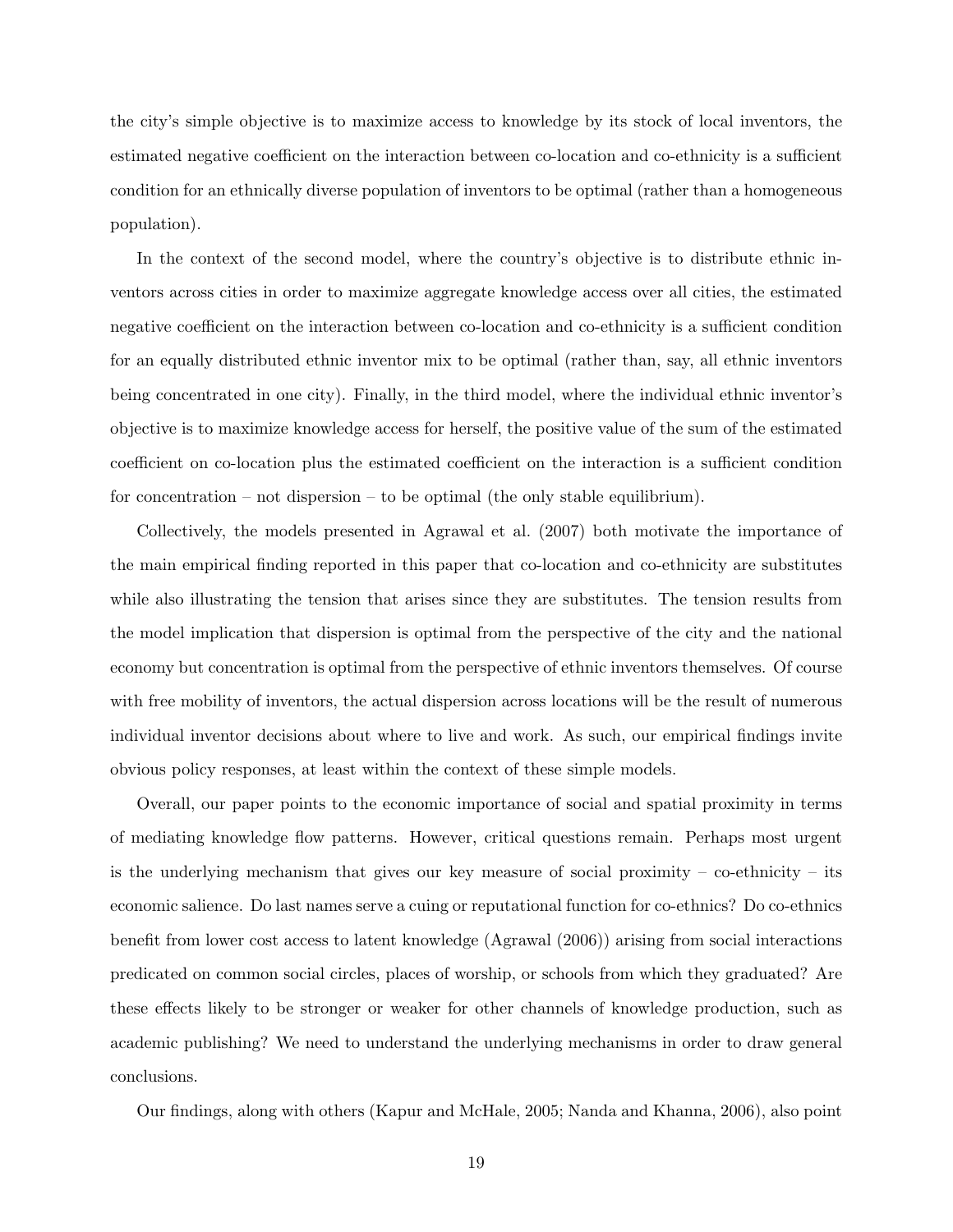to the need to extend the scope of immigration models beyond just labor market effects to include the impact on knowledge flows and innovation. Moreover, our paper suggests that through a mix of location choice (relative to the location of related innovative activity) and recruitment decisions (in terms of social connections, or ethnic diversity in our specific case), firms may influence their innovation productivity. Indeed, the increased pace of recruitment of international talent in academia and private-sector labs as well as the rapid expansion of multinational R&D to international locations over the past quarter century suggests that firms may have already well recognized these important determinants of knowledge flow patterns.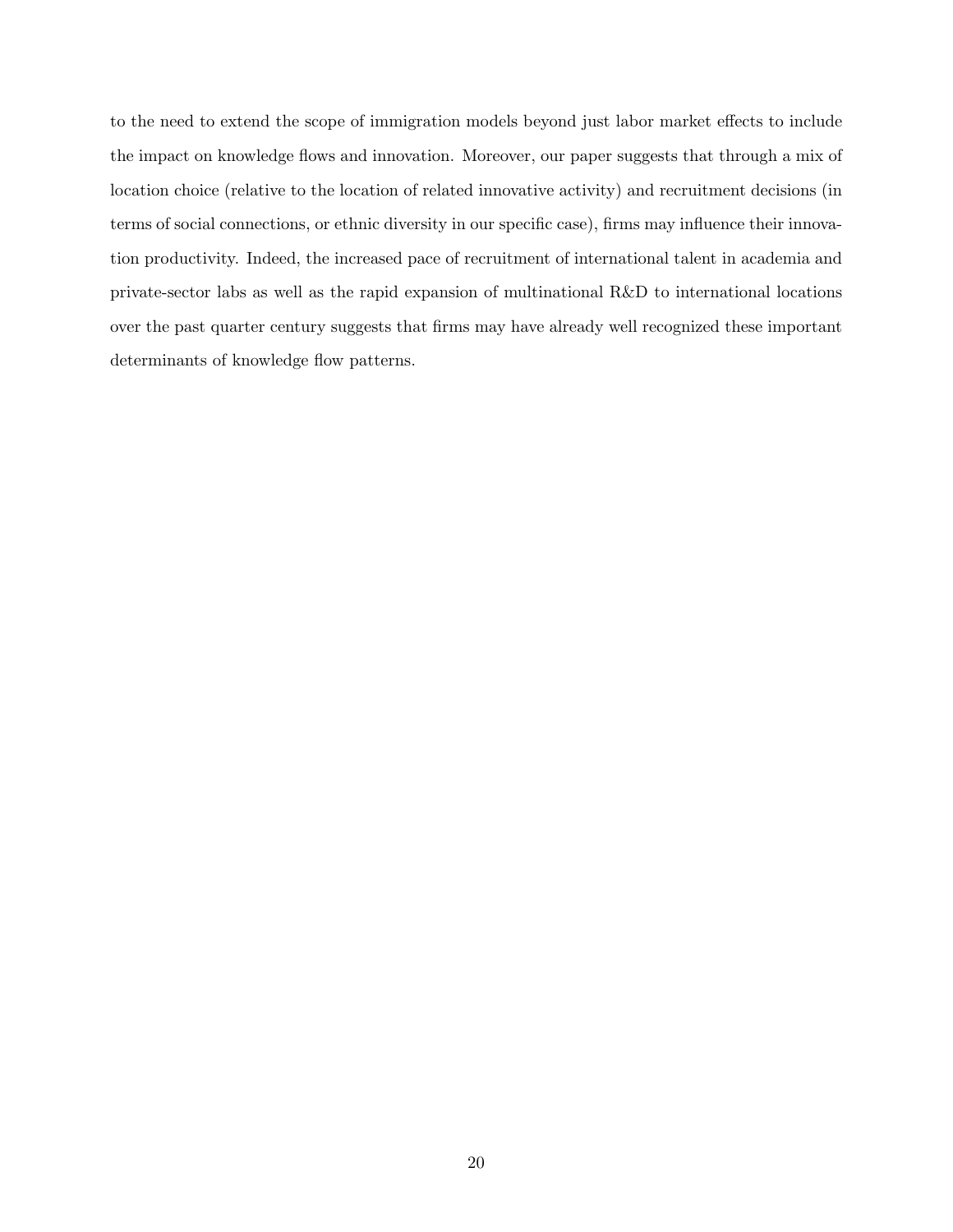## References

- Agrawal, A., January 2006. Engaging the Inventor: Exploring Licensing Strategies for University Inventions and the Role of Latent Knowledge. Strategic Management Journal 27 (1), 63–79.
- Agrawal, A., Cockburn, I., McHale, J., 2006. Gone But Not Forgotten: Labor Flows, Knowledge Spillovers, and Enduring Social Capital. Journal of Economic Geography 6 (5), 571–591.
- Agrawal, A., Kapur, D., McHale, J., 2007. Birds of a Feather Better Together? Exploring the Optimal Spatial Distribution of Ethnic Inventors, national Bureau of Economic Research, Working Paper 12823.
- Alcacer, J., Gittelman, M., 2006. How Do I Know What You Know? Patent Examiners and the Generation of Patent Citations. Review of Economics and Statistics, 88 (4), 774–9.
- Alesina, A., Ferrara, E. L., 2005. Ethnic Diversity and Economic Performance. Journal of Economic Literature 43 (3), 762–800.
- Borjas, G. J., 1995. Ethnicity, Neighborhoods, and Human-Capital Externalities. The American Economic Review 85 (3), 365–390.
- Burt, R. S., 1992. Structural Holes: The Social Structure of Competition. Harvard University Press, Cambridge, MA.
- Cockburn, I., Kortum, S., Stern, S., 2002. Are All Patent Examiners Equal? The Impact of Examiner Characteristics on Patent Statistics and Litigation Outcomes, national Bureau of Economic Research, Working Paper 8980.
- Coleman, J., 1988. Social Capital in the Creation of Human Capital. American Journal of Sociologoy, 94, S95–S120.
- Easterly, W., Levine, R., 1997. Africa's Growth Tragedy: Policies and Ethnic Division. Quarterly Journal of Economics 112 (4), 1203–1250.
- Glaeser, E. L., Laibson, D., Sacerdote, B. I., 2002. The Economic Approach to Social Capital. Economic Journal CXII, F437–58.
- Granovetter, M. S., 1973. The Strength of Weak Ties. American Journal of Sociology LXXIII, 1360–1380.
- Griliches, Z., October 1957. Hybrid Corn: An Exploration in the Economics of Technological Change. Econometrica 25 (4), 501–522.
- Hegde, D., Sampat, B., 2005. Examiner Citations, Applicant Citations, and the Private Value of Patents.
- Jacobs, J., 1961. The Death and Life of Great American Cities. Random House, New York, NY.
- Jaffe, A., Trajtenberg, M., Fogarty, M., 2002. The Meaning of Patent Citations: Report on the NBER/Case Western Reserve Survey of Patentees. In: Jaffe, A., Trajtenberg, M. (Eds.), Patents, Citations, & Innovations: A Window on the Knowledge Economy. The MIT Press, pp. 379–402.
- Jaffe, A. B., Trajtenberg, M., Henderson, R., 1993. Geographic Localization of Knowledge Flows as Evidenced by Patent Citations. Quarterly Journal of Economics CVIII, 577–598.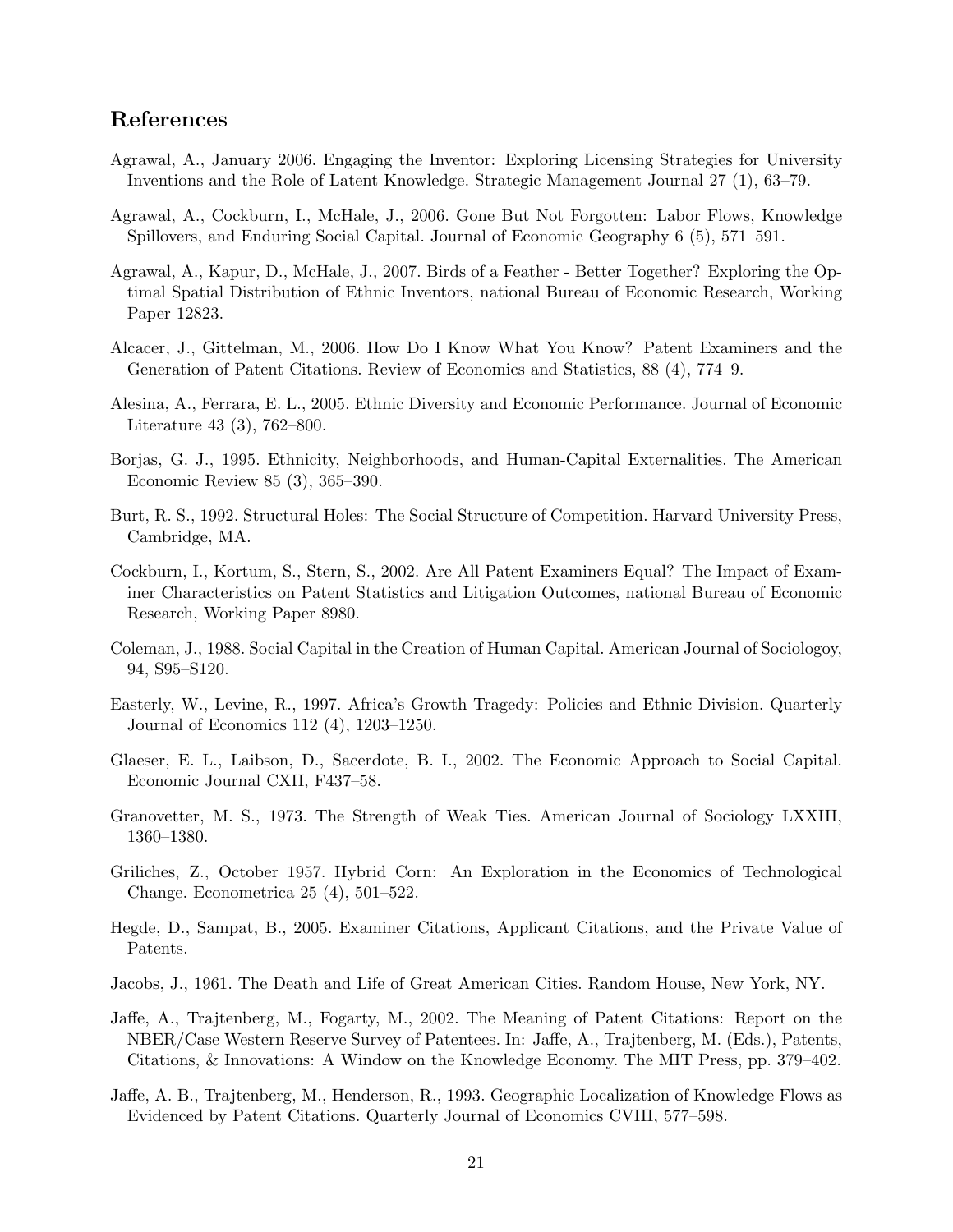- Kalnins, A., Chung, W., 2006. Social Capital, Geography, and Survival: Gujarati Immigrant Entrepreneurs in the U.S. Lodging Industry. Management Science 52 (2), 233–247.
- Kapur, D., 2004. Survey of Indian Americans in the United States (SAIUS), working paper, Harvard University.
- Kapur, D., McHale, J., 2005. Sojourns and Software: Internationally Mobile Human Capital and High Tech Industry Development in India, Ireland, and Israel. In: Arora, A., Gambardella, A. (Eds.), From Underdogs to Tigers. Oxford University Press, Oxford, UK, forthcoming.
- Kerr, W., 2005. Ethnic Scientific Communities and International Technology Diffusion, working paper, Harvard University.
- Knack, S., Keefer, P., 1997. Does Social Capital have an Economic Payoff? A Cross-Country Investigation. Quarterly Journal of Economics 112 (4), 1251–1288.
- Le, C. N., 2004. Socioeconomic Statistics & Demographics. http://www.asiannation.org/demographics.shtml, accessed 22 July 2004, asian-Nation: The Landscape of Asian America.
- Levin, S., Stephan, P., 1999. Are the Foreign Born a Source of Strength for US Science. Science 285, 1213–1214.
- Nanda, R., Khanna, T., 2006. Diasporas and Domestic Entrepreneurs: Evidence from the Indian Software Industry, working paper, MIT.
- Ottaviano, G., Peri, G., 2004. The Economic Value of Cultural Diversity, National Bureau of Economic Research Working Paper 10904.
- Putnam, R. D., 2002. Bowling Alone. Simon & Schuster, New York, NY.
- Rauch, J. E., 2001. Business and Social Networks in International Trade. Journal of Economic Literature XXXIX, 1177–1203.
- Romer, P., October 1990. Endogenous Technological Change. Journal of Political Economy 98 (5).
- Saxenian, A. L., 1999. Silicon Valley's New Immigrant Entrepreneurs. The Public Policy Institute of California, San Francisco, CA.
- Sorenson, O., Rivkin, J. W., Fleming, L., 2006. Complexity, Networks, and Knowledge Flow. Research Policy 35, 994–1017.
- Stephan, P., Levin, S., 2001. Exceptional Contributions to US Science by the Foreign-Born and Foreign-Educated. Population Research and Policy Review 20, 59–79.
- Thompson, P., Fox-Kean, M., 2005. Patent Citations and the Geography of Knowledge Spillovers: A Reassessment. American Economic Review 95 (1), 450–460.
- Zucker, L., Darby, M., Brewer, M., March 1998. Intellectual Capital and the Birth of U. S. Biotechnology Enterprises. American Economic Review 88 (1), 290–306.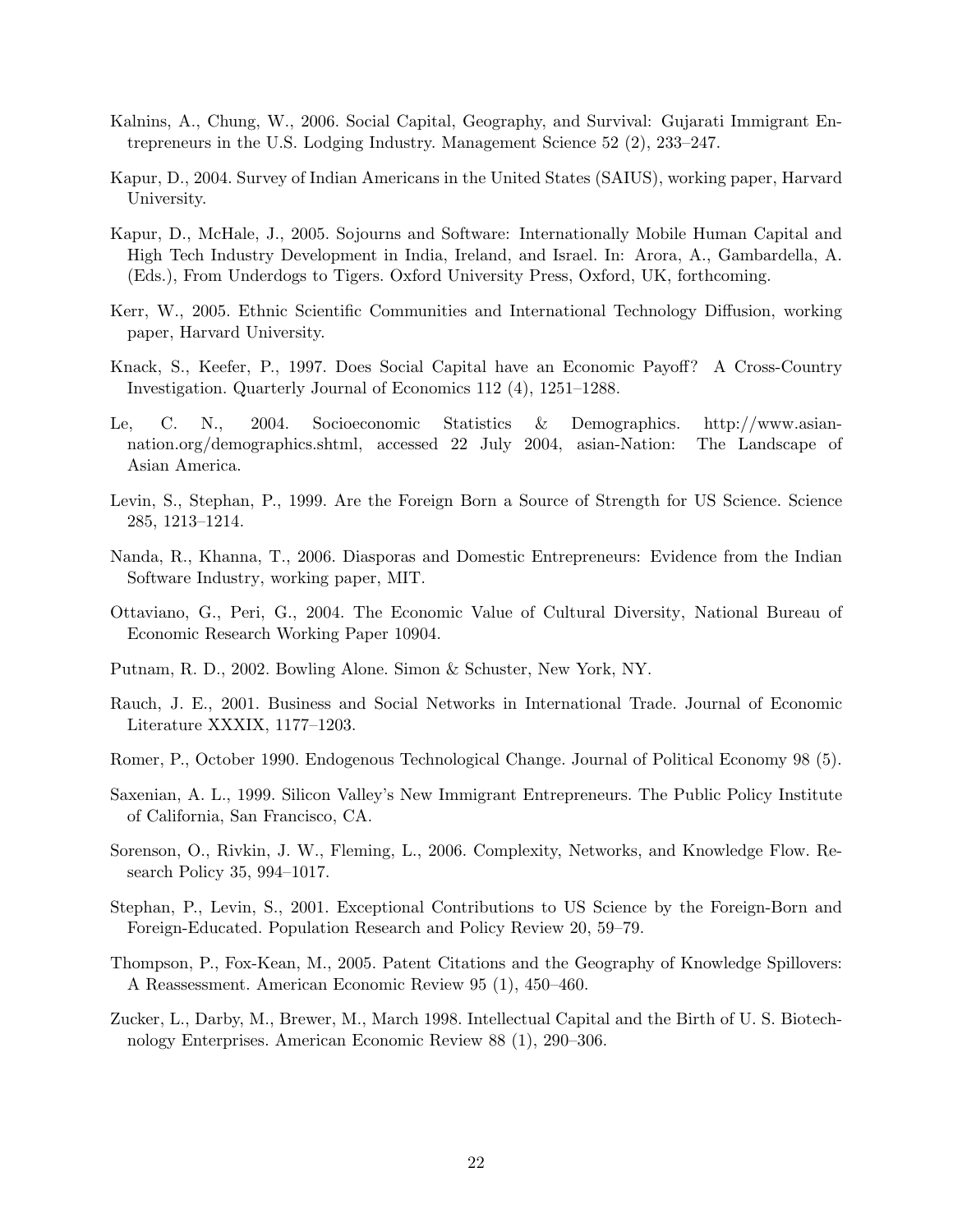|                             | 1976    | 1980    | 1985    | 1990    | 1995    | 2000    |
|-----------------------------|---------|---------|---------|---------|---------|---------|
| Total                       | 71.040  | 72.129  | 78.646  | 108,684 | 156.777 | 164.340 |
| One or More Indian Inventor | 651     | 788     | 1041    | 1934    | 4557    | 5334    |
| Percentage Indian           | $0.9\%$ | $1.1\%$ | $1.3\%$ | $1.8\%$ | $2.9\%$ | $3.2\%$ |

Table 1: USPTO-Issued Patents by Application Year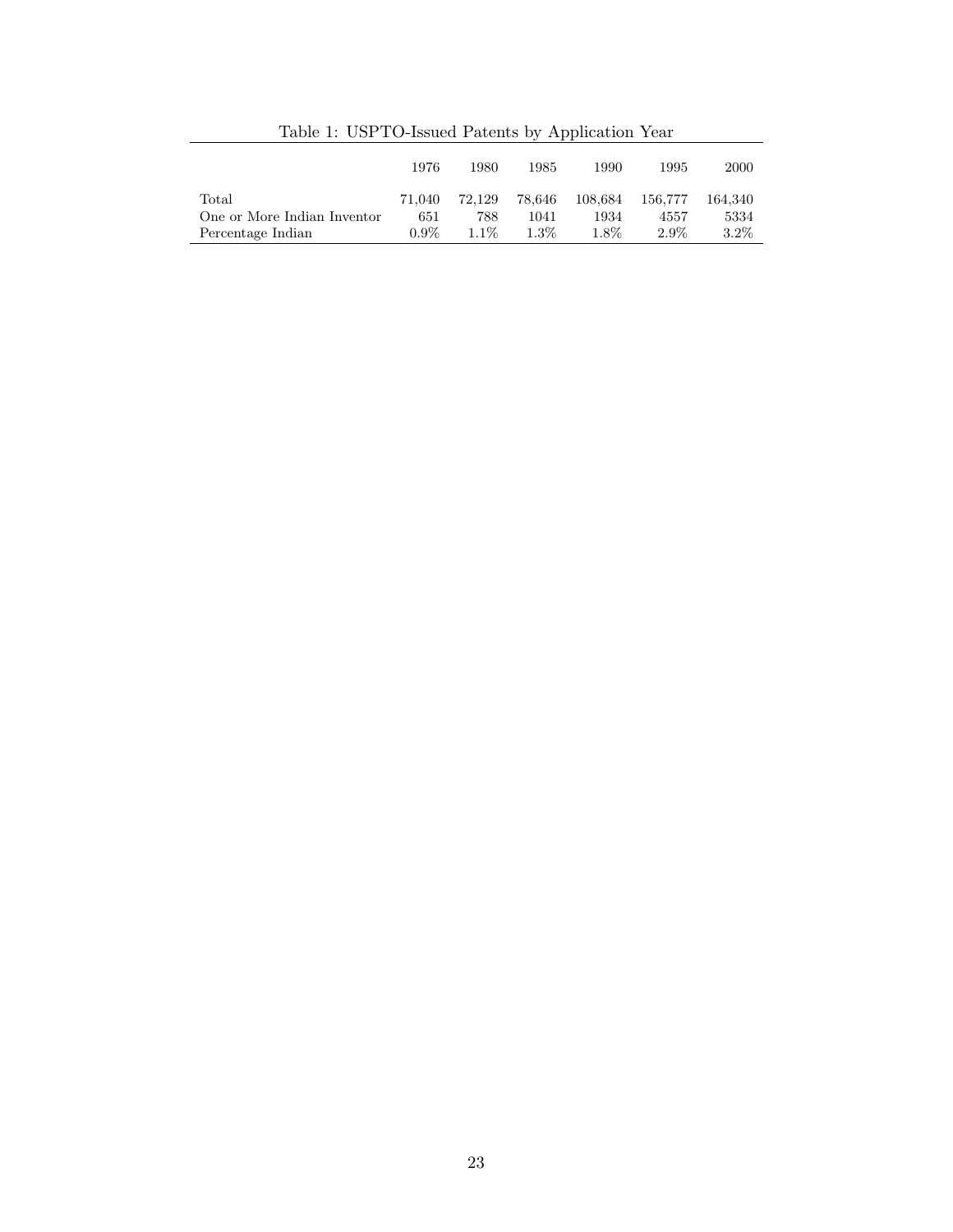| <b>MSA</b> | Name                                                                              | Indian<br>Patents | All<br>Patents          | Indian<br>Share |
|------------|-----------------------------------------------------------------------------------|-------------------|-------------------------|-----------------|
| 7362       | San Francisco Oakland San Jose, CA CMSA                                           | 2156              | 20396                   | 10.6%           |
| 5602       | New York Northern New Jersey Long Island, NY NJ CT                                | 2017              | 17816                   | $11.3\%$        |
| 1122       | Boston Worcester Lawrence, MA NH ME CT CMSA                                       | 792               | 9660                    | $8.2\%$         |
| 1602       | Chicago Gary Kenosha, IL IN WI CMSA                                               | 770               | 7672                    | $10.0\%$        |
| 4472       | Los Angeles Riverside Orange County, CA CMSA                                      | 460               | 8862                    | $5.2\%$         |
| 6162       | Philadelphia Wilmington Atlantic City, PA NJ DE MD                                | 429               | 5758                    | 7.5%            |
| 640        | Austin San Marcos, TX MSA                                                         | 427               | 3147                    | 13.6%           |
| 8872       | Washington Baltimore, DC MD VA WV CMSA                                            | 386               | 4707                    | $8.2\%$         |
| 6840       | Rochester, NY MSA                                                                 | 286               | 3568                    | $8.0\%$         |
| 1922       | Dallas Forth Worth, TX CMSA                                                       | 276               | 3887                    | 7.1%            |
| 2162       | Detroit Ann Arbor Flint, MI CMSA                                                  | 253               | 5017                    | $5.0\%$         |
| 7602       | Seattle Tacoma Bremerton, WA CMSA                                                 | 239               | 3720                    | $6.4\%$         |
| 7320       | San Diego, CA MSA                                                                 | 235               | 4312                    | $5.4\%$         |
| 6640       | Raleigh Durham Chapel Hill, NC MSA                                                | $220\,$           | 2201                    | $10.0\%$        |
| 6442       | Portland Salem, OR WA CMSA                                                        | 212               | $2211\,$                | 9.6%            |
| 3362       | Houston Galveston Brazoria, TX CMSA                                               | 202               | 3438                    | $5.9\%$         |
| 5120       | Minneapolis St. Paul, MN WI MSA                                                   | 195               | 4967                    | $3.9\%$         |
| 6280       | Pittsburgh, PA MSA                                                                | 174               | 1633                    | 10.7%           |
| 1692       | Cleveland Akron, OH CMSA                                                          | 161               | 2703                    | $6.0\%$         |
| 1080       | Boise City, ID MSA                                                                | 141               | 1009                    | 14.0%           |
| 535        | Toronto, ON, CMA (Canada)                                                         | 140               | 1888                    | 7.4%            |
| 520        | Atlanta, GA MSA                                                                   | 135               | 2334                    | $5.8\%$         |
| 7040       | St. Louis, MO IL MSA                                                              | 133               | 2088                    | $6.4\%$         |
| $6200\,$   | Phoenix Mesa, AZ MSA                                                              | 124               | 2198                    | $5.6\%$         |
| 1642       | Cincinnati Hamilton, OH KY IN CMSA                                                | 121               | 2460                    | $4.9\%$         |
| 160        | Albany Schenectady Troy, NY MSA                                                   | 92                | 1362                    | $6.8\%$         |
| 3480       | Indianapolis, IN MSA                                                              | 86                | 2144                    | 4.0%            |
| 2082       | Denver Boulder Greeley, CO CMSA                                                   | $81\,$            | 2634                    | $3.1\%$         |
| 1840       | Columbus, OH MSA                                                                  | $75\,$            | 1193                    | $6.3\%$         |
| 7160       | Salt Lake City Ogden, UT MSA                                                      | 62                | 1225                    | $5.1\%$         |
| 3280       | Hartford, CT MSA                                                                  | 33                | 1106                    | $3.0\%$         |
| 4992       | Miami Fort Lauderdale, FL CMSA                                                    | $\,29$            | 1202                    | $2.4\%$         |
| 5082       | Milwaukee Racine, WI CMSA                                                         | $\sqrt{28}$       | 1323                    | 2.1%            |
|            | Mean (MSAs listed above)                                                          | 338               | 4238                    | 7.0%            |
| <b>NT</b>  | Mean (all MSAs with non-zero patents)<br>$0.11$ $1.1$ $1.1$ $1000$<br>$\cdot$ . 1 | 45                | 613<br>100 <sub>F</sub> | 4.1%<br>п.      |

Table 2: Share of Patents Where at Least One Inventor is of Indian Origin by Location, U.S. MSAs/CMSAs and Canadian CMAs (Application year 1995)

Note: Only locations with more than 1000 issued patents with application year 1995 are shown.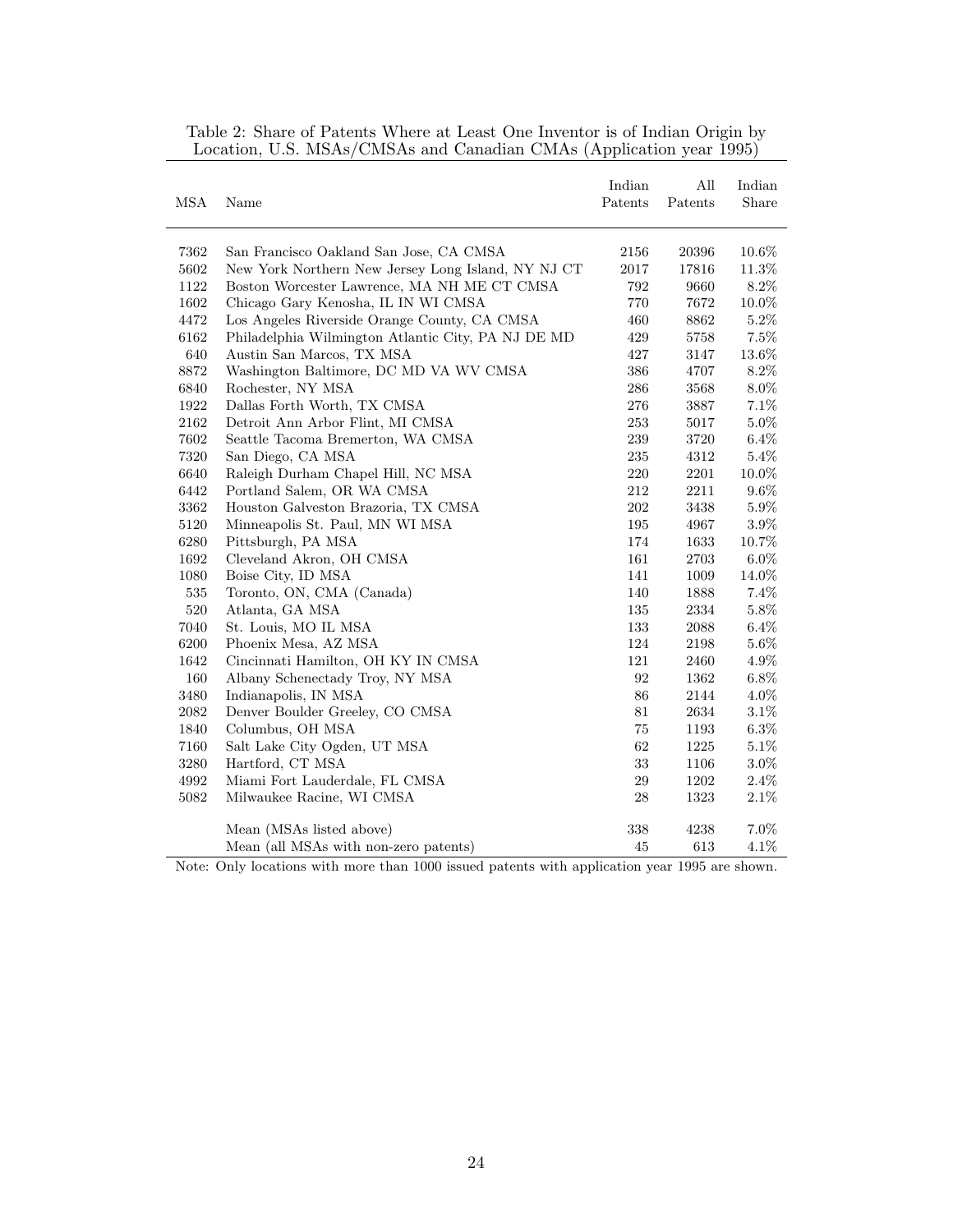| <b>NBER</b> | Description                  | One or More      | All       | Indian        |
|-------------|------------------------------|------------------|-----------|---------------|
| Subcategory |                              | Indian           | Patents   | ${\it Share}$ |
|             |                              | Inventor         |           |               |
|             |                              |                  |           |               |
| 22          | Computer Hardware & Software | 528              | 9171      | $5.8\%$       |
| $31\,$      | Drugs                        | 517              | 8873      | $5.8\%$       |
| 19          | Miscellaneous-chemical       | 460              | $12205\,$ | 3.8%          |
| 21          | Communications               | 302              | 8532      | $3.5\%$       |
| 14          | Organic Compounds            | $301\,$          | 4011      | $7.5\%$       |
| 15          | Resins                       | 242              | 5023      | 4.8%          |
| 46          | Semiconductor Devices        | 242              | 3776      | $6.4\%$       |
| $33\,$      | Biotechnology                | 235              | 5251      | $4.5\%$       |
| 69          | Miscellaneous-Others         | 188              | 10680     | 1.8%          |
| $45\,$      | Power Systems                | 114              | 4336      | $2.6\%$       |
| $24\,$      | Information Storage          | $113\,$          | 3388      | $3.3\%$       |
| 12          | Coating                      | 97               | 2202      | 4.4%          |
| $52\,$      | Metal Working                | 90               | 3159      | $2.8\%$       |
| 41          | <b>Electrical Devices</b>    | 79               | $3707\,$  | $2.1\%$       |
| 43          | Measuring & Testing          | 76               | 3665      | $2.1\%$       |
| $51\,$      | Mat. Proc & Handling         | 76               | 5148      | $1.5\%$       |
| 32          | Surgery & Med Inst.          | $73\,$           | 5444      | $1.3\%$       |
| 49          | Miscellaneous-Elec           | 64               | 3513      | $1.8\%$       |
| 42          | <b>Electrical Lighting</b>   | $55\,$           | 2154      | $2.6\%$       |
| 23          | Computer Peripherials        | $54\,$           | 2601      | $2.1\%$       |
| 59          | Miscellaneous-Mechanical     | 54               | 5383      | $1.0\%$       |
| $54\,$      | Optics                       | 44               | 3479      | $1.3\%$       |
| 53          | Motors $&$ Engines + Parts   | 35               | 3881      | $0.9\%$       |
| 44          | Nuclear & X-rays             | $33\,$           | 1559      | $2.1\%$       |
| 61          | Agriculture, Husbandry, Food | 32               | 2381      | $1.3\%$       |
| 55          | Transportation               | $30\,$           | 3450      | $0.9\%$       |
| 64          | Earth Working & Wells        | 26               | 1303      | 2.0%          |
| 39          | Miscellaneous-Drgs&Med       | 24               | 1010      | $2.4\%$       |
| 13          | Gas                          | 21               | 457       | $4.6\%$       |
| 11          | Agriculture, Food, Textiles  | 13               | 802       | $1.6\%$       |
| 66          | Heating                      | 10               | 1104      | $0.9\%$       |
| 68          | Receptacles                  | 10               | 2299      | $0.4\%$       |
| 62          | Amusement Devices            | 9                | 1473      | $0.6\%$       |
| 67          | Pipes & Joints               | $\boldsymbol{9}$ | 912       | $1.0\%$       |
| 63          | Apparel & Textile            | $\overline{7}$   | 1679      | $0.4\%$       |
| 65          | Furniture, House Fixtures    | 6                | 2300      | $0.3\%$       |
|             | $_{\rm Total}$               | 4269             | 140311    | $3.0\%$       |

#### Table 3: Share of Patents Issued Where One or More Inventors is of Indian Origin (Application year 1995)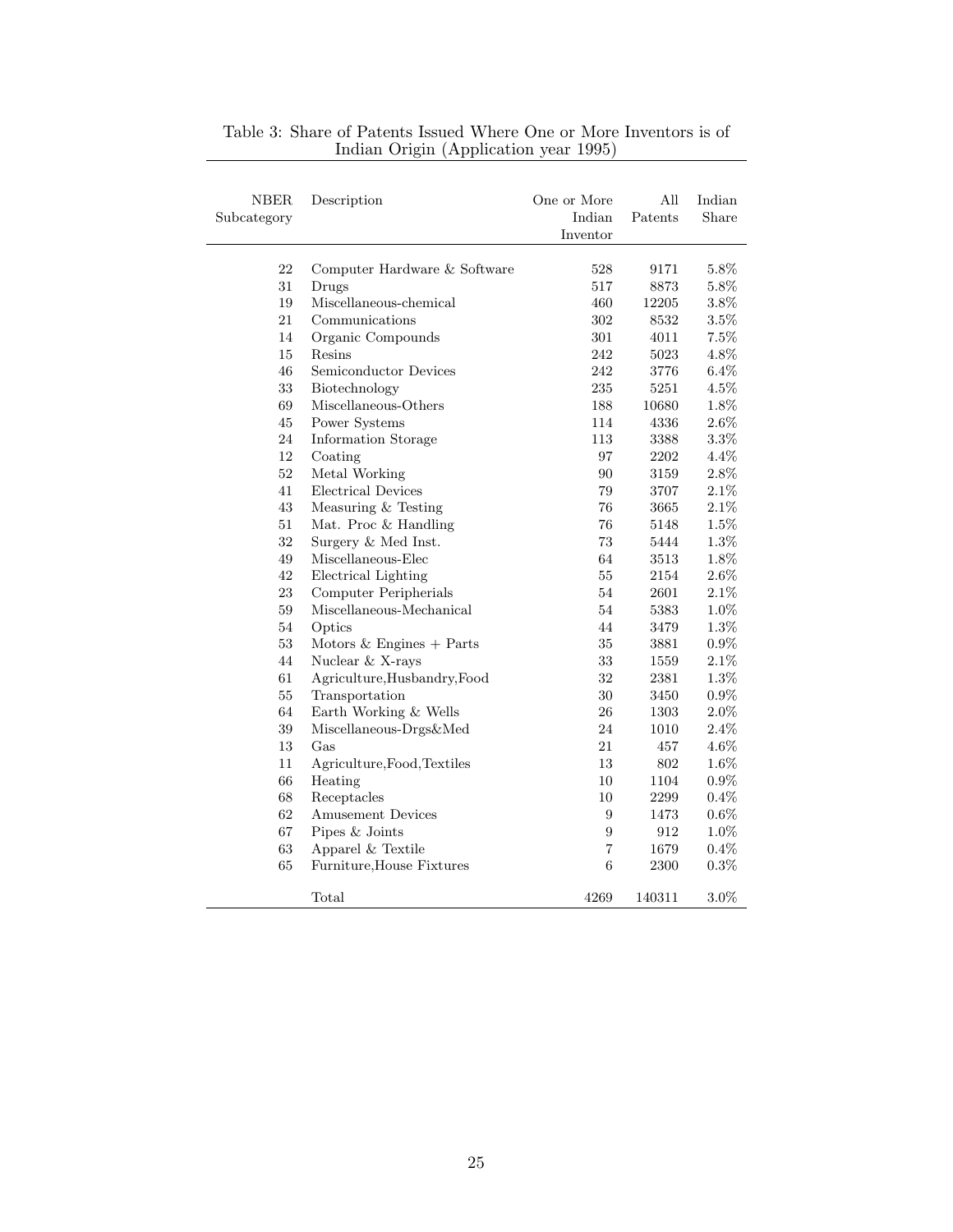|                                                               |         | <b>Actual Citations</b> |                | Control Citations     |                |                        |
|---------------------------------------------------------------|---------|-------------------------|----------------|-----------------------|----------------|------------------------|
|                                                               | Obs.    | Mean                    | Stand.<br>Dev. | Mean                  | Stand.<br>Dev. | Mean                   |
| Citation                                                      | 261,888 | $\mathbf{1}$            | $\overline{0}$ | $\Omega$              | $\theta$       | $\mathbf{1}$           |
| Co-Location                                                   | 261,888 | $0.1260*$<br>(0.0009)   | 0.3318         | $0.0842*$<br>(0.0008) | 0.2276         | $0.0418*$<br>(0.0012)  |
| Distance/1000                                                 | 261,888 | $2.2818*$<br>(0.0061)   | 2.2157         | $2.7336*$<br>(0.0064) | 2.3323         | $-0.4518*$<br>(0.0089) |
| Co-Ethnicity                                                  | 261,888 | $0.0588*$<br>(0.0007)   | 0.2353         | $0.0465*$<br>(0.0006) | 0.2105         | $0.0123*$<br>(0.0009)  |
| Co-Location<br>$\times$ Co-Ethnicity                          | 261,888 | $0.0150*$<br>(0.0003)   | 0.1215         | $0.0114*$<br>(0.0003) | 0.1062         | $0.0036*$<br>(0.0004)  |
| Distance/1000<br>$\times$ Co-Ethnicity                        | 261,888 | $0.0649*$<br>(0.0011)   | 0.4134         | $0.0529*$<br>(0.0010) | 0.3759         | $0.0120*$<br>(0.0015)  |
| Co-Location<br>$\times$ Co-Technology                         | 261,888 | $0.0758*$<br>(0.0007)   | 0.2646         | $0.0544*$<br>(0.0006) | 0.2268         | $0.0214*$<br>(0.0010)  |
| Distance/1000<br>$\times$ Co-Technology                       | 261,888 | $1.2809*$<br>(0.0055)   | 1.9987         | $1.5033*$<br>(0.006)  | 2.1823         | $-0.2224*$<br>(0.0082) |
| Co-Ethnicity<br>$\times$ Co-Technology                        | 261,888 | $0.0351*$<br>(0.0005)   | 0.1839         | $0.0283*$<br>(0.0005) | 0.1658         | $0.0068*$<br>(0.0007)  |
| $Co-Location \times Co-Ethnicity$<br>$\times$ Co-Technology   | 261,888 | $0.0094*$<br>(0.0003)   | 0.0965         | $0.0076*$<br>(0.0002) | 0.0870         | $0.0018*$<br>(0.0004)  |
| Distance/1000 $\times$ Co-Ethnicity<br>$\times$ Co-Technology | 261,888 | $0.0385*$<br>(0.0009)   | 0.3243         | $0.0314*$<br>(0.0008) | 0.2933         | $0.0071*$<br>(0.0012)  |

Table 4: Descriptive Statistics for Regression Variables

1. The value of the citation dummy is one for an actual citation and zero for a control citation.

2. Inventor and assignee self cites are excluded.

3. See text for description of how control citations are chosen.

4. Standard errors are in parentheses.

5. \* Indicates significance at 1% level.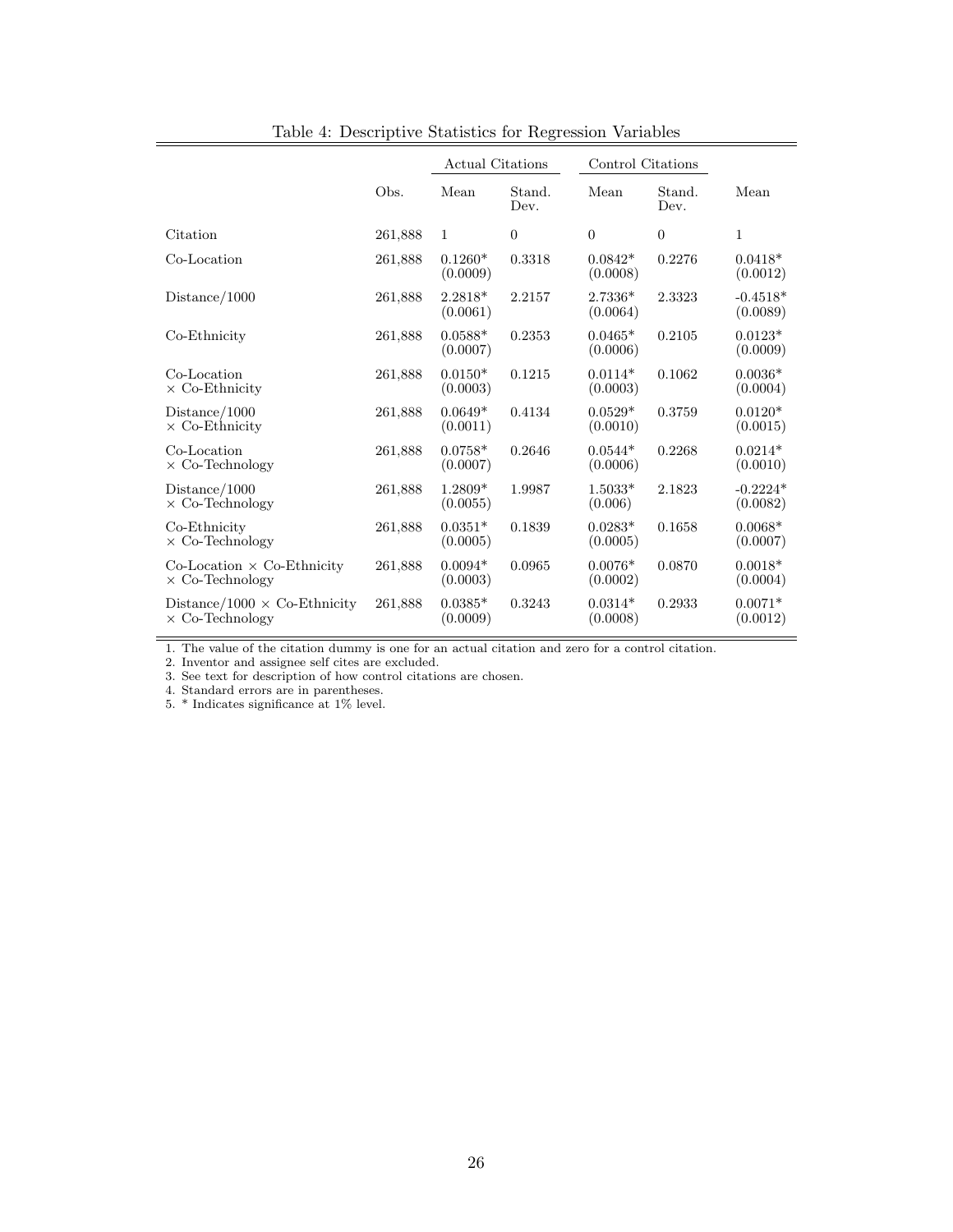| Dependent Variable $=$ Dummy for Actual Citation            |                        |                        |                        |                        |  |
|-------------------------------------------------------------|------------------------|------------------------|------------------------|------------------------|--|
|                                                             | <b>OLS</b>             | Logit                  | $_{\rm OLS}$           | Logit                  |  |
|                                                             |                        |                        |                        |                        |  |
| Co-Location                                                 | $0.1187*$<br>(0.0049)  | $0.4810*$<br>(0.0205)  | $0.1467*$<br>(0.0064)  | $0.5997*$<br>(0.0274)  |  |
| Co-Ethnicity                                                | $0.0701*$<br>(0.0064)  | $0.2813*$<br>(0.0258)  | $0.0718*$<br>(0.0094)  | $0.2881*$<br>(0.0382)  |  |
| $Co-Location \times Co-Ethnicity$                           | $-0.1060*$<br>(0.0128) | $-0.4294*$<br>(0.0520) | $-0.1064*$<br>(0.0207) | $-04344*$<br>(0.0856)  |  |
| $Co\text{-Location} \times Co\text{-Technology}$            |                        |                        | $-0.0454*$<br>(0.0080) | $-0.1911*$<br>(0.0336) |  |
| $Co-Ethnicity \times Co-Technology$                         |                        |                        | $-0.0028$<br>(0.0117)  | $-0.0115$<br>(0.0473)  |  |
| $Co-Location \times Co-Ethnicity$<br>$\times$ Co-Technology |                        |                        | $-0.0029$<br>(0.0247)  | 0.0168<br>(0.1016)     |  |
| Constant                                                    | $0.4853*$<br>(0.0006)  | $0.0588*$<br>(0.0025)  | $0.4853*$<br>(0.0006)  | $-0.0588*$<br>(0.0025) |  |
| Observations<br>Number of Citing Patents<br>$\,R^2$         | 261,888<br>10,674      | 261,888<br>10,674      | 261,888<br>10,674      | 261,888<br>10,674      |  |
| Pseudo $R^2$                                                | 0.0054                 | 0.0039                 | 0.0056                 | 0.0041                 |  |

Table 5: Estimated Knowledge Flow Production Functions

 $D = 1 + W^{-1}1$   $D = 0$   $A + 1$  Citation

1. Inventor and assignee self cites are excluded.

2. See text for description of how control citations are chosen.

3. Standard errors are in parentheses; standard errors are robust to citing-patent cluster effects.

4.  $^*$  Indicates significance at 1% level;  $^{**}$  Indicates significance at 5% level;  $^{***}$ Indicates significance at 10% level.